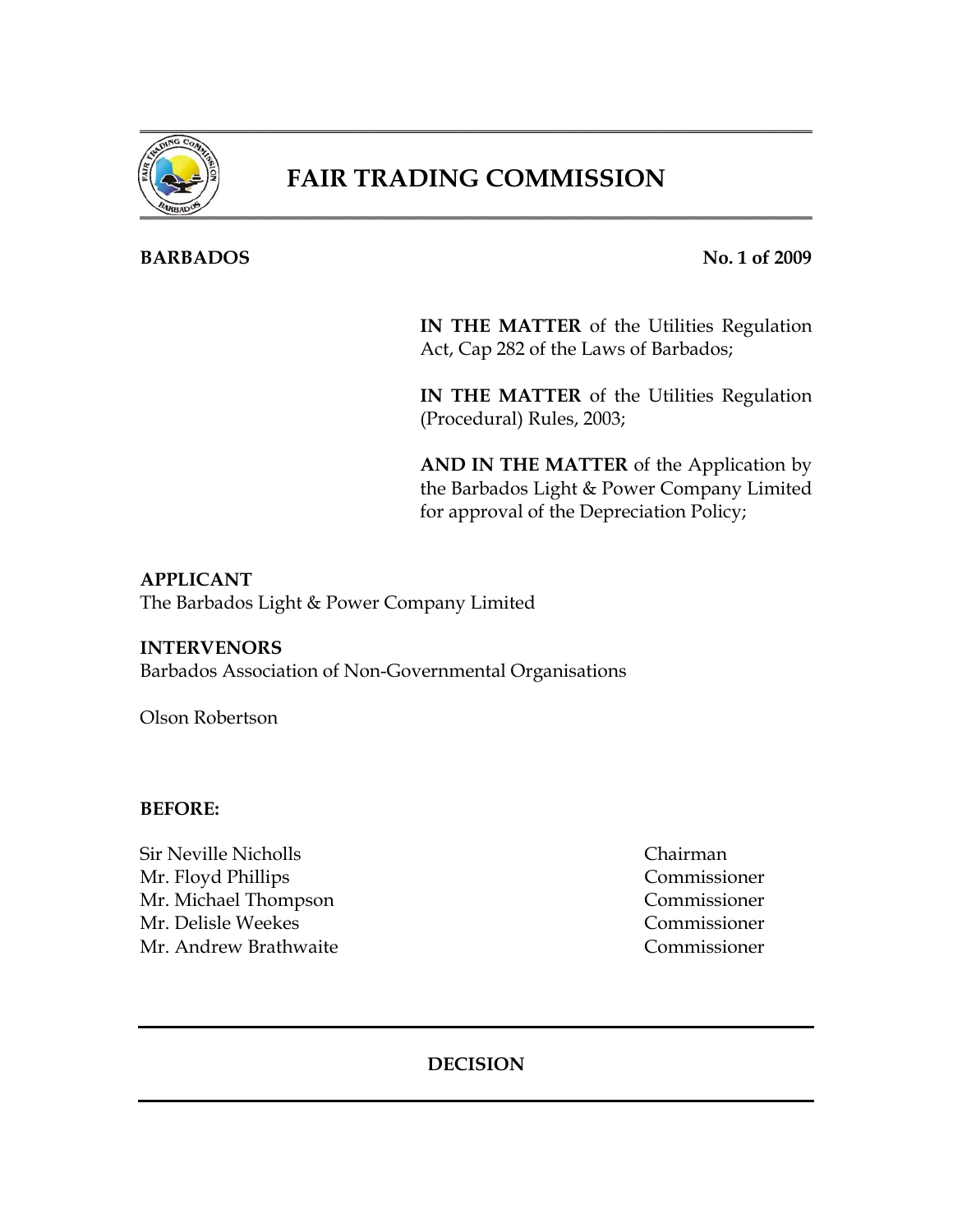#### **PART ONE – EXECUTIVE SUMMARY**

The Barbados Light & Power Company Limited "the Applicant" in its application dated November 10, 2008 and which was modified by letter dated January 20, 2009 set out an application seeking approval of its Depreciation Policy. The specific nature of the Order applied for by the Applicant read:

- "*(a) the Applicant seeks regulatory approval of the capital balances, remaining lives and depreciation rates as shown in Exhibit A of the Depreciation Study prepared by Mr. Peter Huck of American Appraisal Associates Inc. so that the depreciation policies and rates used by the Applicant for regulatory accounting purposes are the same as those rates used for financial accounting purposes.*
- *(b) Accordingly, the Applicant hereby requests that the Fair Trading Commission approve the capital balances, remaining lives and depreciation rates in columns 'A', 'B' and 'C' as noted in the accompanying spreadsheet prepared by the Applicant based on pages 1 and 2 of Exhibit A of the Depreciation Study."* This is attached as Schedule 1 of this Decision.

The Application was accompanied by the Affidavits of Mr. Hutson Best, Mr. Mark King and Mr. Peter Huck and the Depreciation Rate Study dated December 2006 prepared by Mr. Peter Huck of American Appraisal Associates Inc. hereinafter referred to as the "2006 Depreciation Study".

The evidence consisted of sworn Affidavits which were cross-examined along with additional evidence entered by way of information filings in response to information requests. The Commission determined this decision based on the evidence presented and on a deliberation of the issues agreed to prior to the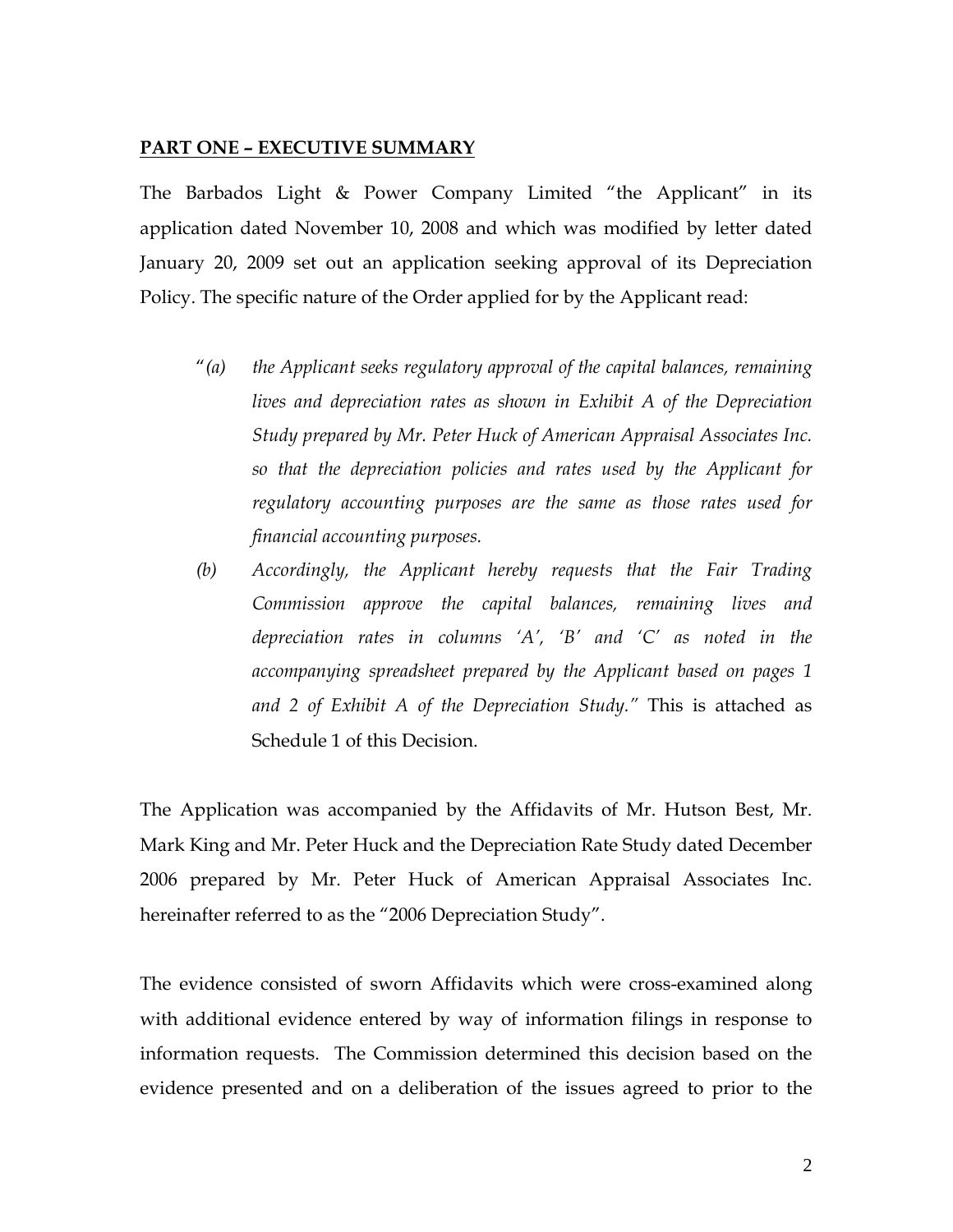hearing which included, among other things, consideration of the elements of computing depreciation, examination of the techniques and methodologies used in the 2006 Depreciation Study and examination of factors affecting the stability of the depreciation rates.

In considering the evidence and analysing the case the Commission agrees with the principle that depreciation should recover the capital cost of investment in assets over their useful life. During the course of its deliberation the Commission recognised that in the schedule of the Applicant's application dated December 31, 2008 which detailed the computation of the depreciation expense for 2007 based on rates approved by the Public Utilities Board (PUB), the calculation did not include the estimated costs of retirement/salvage. It may be argued that the depreciation expense as computed in this schedule is therefore understated when compared with the Applicant's other schedule that was based on the proposed depreciation rates.

The Commission believes that the remaining life technique yields depreciation rates that are appropriate and would ensure that the depreciation expense computed for the test year is fair and reasonable. The Commission has therefore determined that the use of the remaining life method in the 2006 Depreciation Study provided deprecation rates that will lead to the Applicant's timely recovery of capital cost over the useful economic life of its assets.

The Commission is of the view that the financial information submitted by the Applicant to substantiate this Application and which was relied upon to prepare the 2006 Depreciation Study appears reliable. It, for the most part provided a sufficient degree of information on the depreciation of the Applicant's assets. The Commission believes that the way the 2006 Depreciation Study is presented is reasonable and comparable to other depreciation studies done by Canadian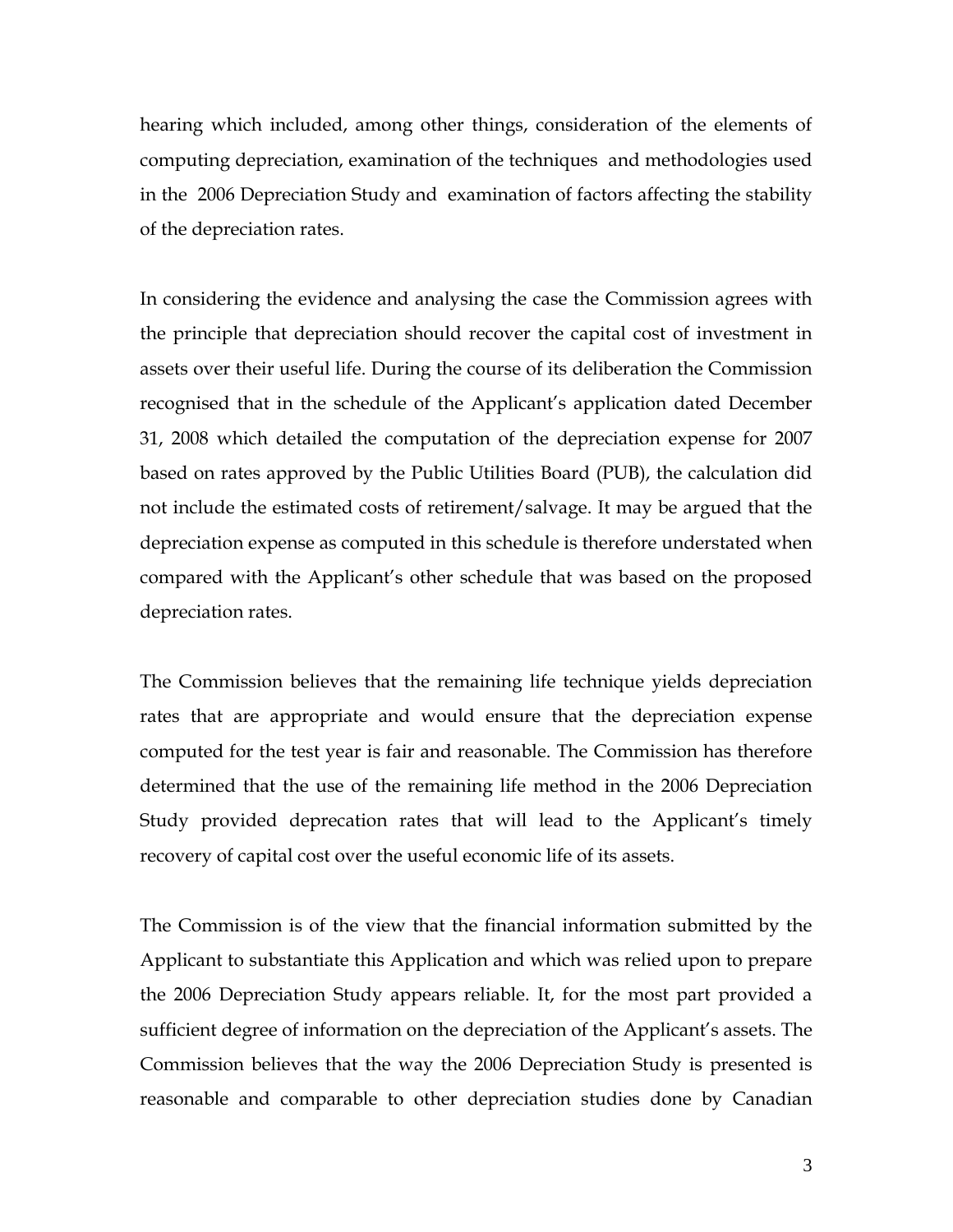International Power Services Inc. "CIP" in September 1989, Stone and Webster Consultants Inc. in November 1996 and E. Wotring Associates Inc. in December 2002.

The Commission therefore approves the Application for approval of the Depreciation Policy of the Barbados Light & Power Company Limited pursuant to Section 16 of the Utilities Regulation Act, CAP 282 of the Laws of Barbados.

The Policy using the straight-line method, remaining life technique and historic cost valuation is approved. Further, the capital balances, remaining lives and depreciation rates arising from the policy and set out at Schedule 1 of this Decision are also approved.

The approval of the depreciation rates proposed by the Applicant does not remove the authority from the Commission to set rates.

At all times the Applicant is required to apply to the Commission if it requires a change in the depreciation rates for regulatory reporting purposes. While the Applicant may at a later date choose to use different depreciation rates for its financial reporting, the depreciation rates to be used for regulatory reporting will be as determined in this Decision unless there is Commission approval of the change.

The Applicant shall submit to the Commission regulatory reports on an annual basis to show the regulatory financial results reflecting the depreciation rates that have been determined in this Decision. The content and format of these reports will be discussed and finalised with the Applicant.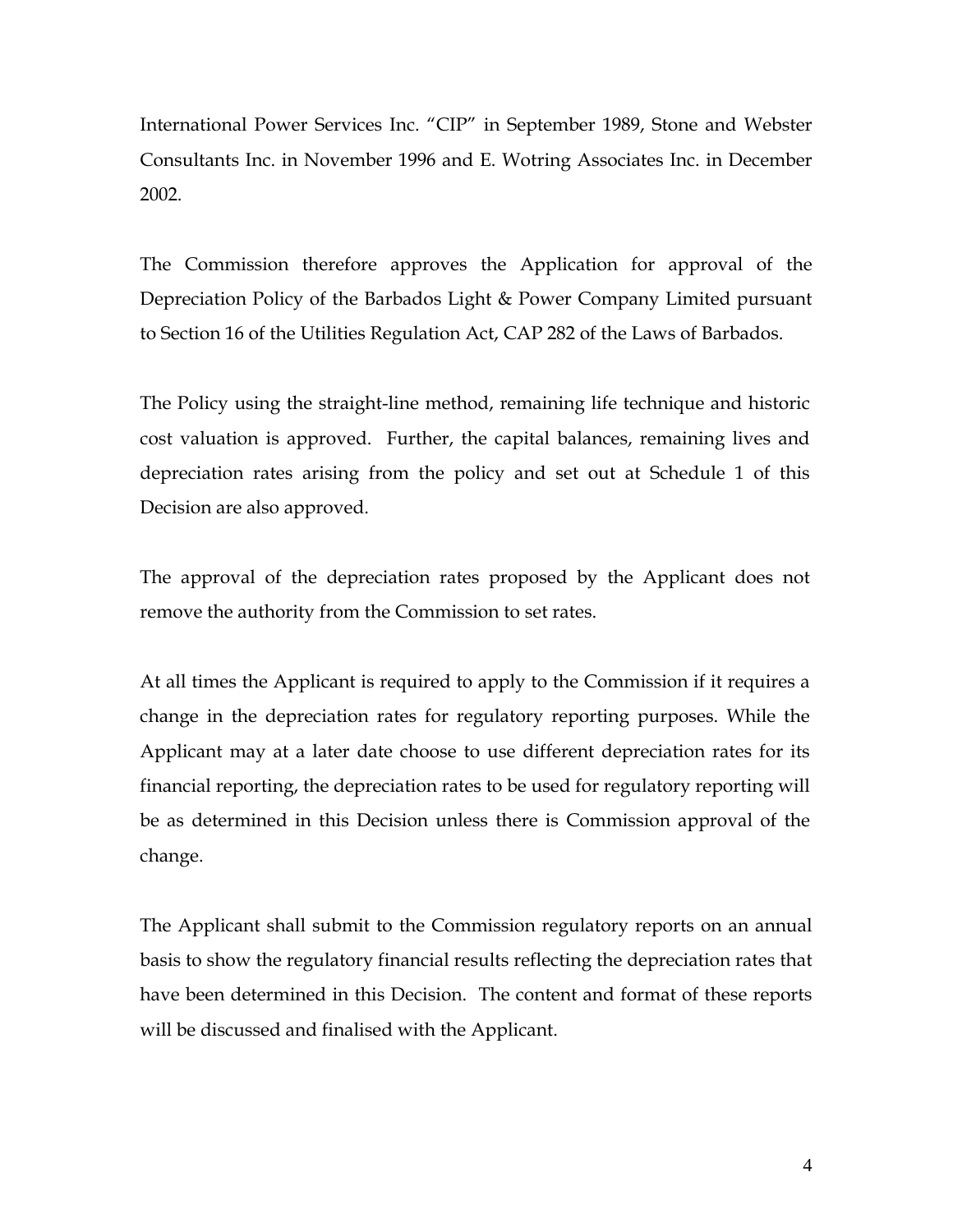The Commission in making its decision considers that the Intervenors' contribution has assisted the Commission.

Further details of the Commission's reasoning may be found in the body of this Decision.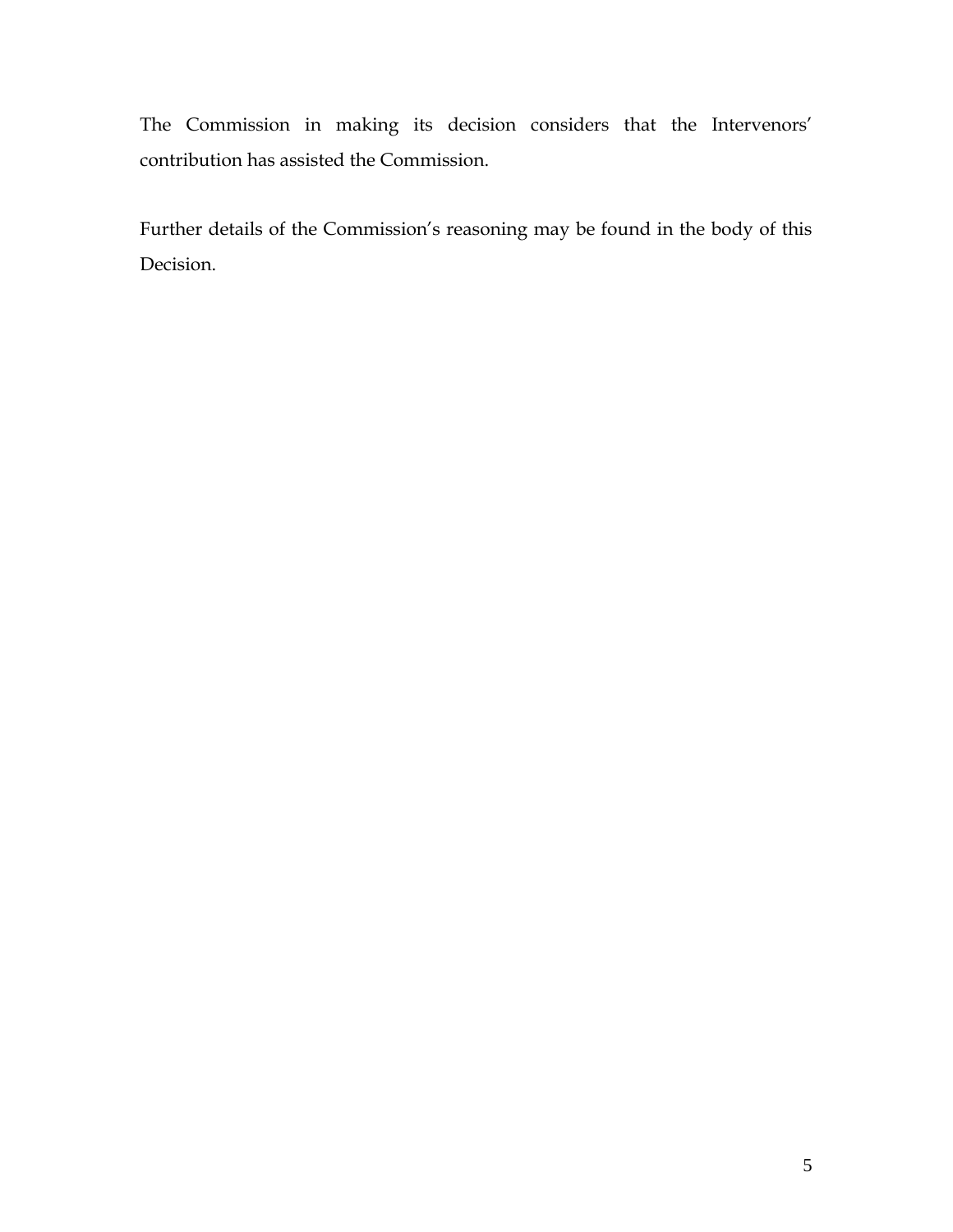# **PART TWO – BACKGROUND**

### **THE APPLICATION**

- 1. The Applicant made its application to the Fair Trading Commission "the Commission" by letter dated November 10, 2008 under Section 16 of the Utilities Regulation Act, CAP 282 of the Laws of Barbados seeking approval of a depreciation policy that results in a convergence of the depreciation policy used for regulatory purposes and setting electricity prices and that used for financial reporting purposes.
- 2. By said letter, the specific nature of the Order applied for by the Applicant is as follows:-

" *(a) The Applicant seeks regulatory approval of the capital balances, remaining lives and depreciation rates as shown in Exhibit A of the 2006 Depreciation Study. If the depreciation rates are approved as requested, the depreciation policy used for regulatory purposes and that used for financial reporting purposes will be the same;* 

 *(b) Accordingly, the Applicant hereby requests that the Fair Trading Commission adopt the depreciation rates which the Applicant uses for financial reporting purposes and which themselves have been based on depreciation studies prepared by independent consultants retained by the Applicant and that the Applicant be allowed to continue to calculate its depreciation rates using the remaining life method."* 

3. On a clarification sought by the Commission during the Issues Conference on January 16, 2009, the nature of the Order applied for by the Applicant was modified by letter dated January 20, 2009 to read: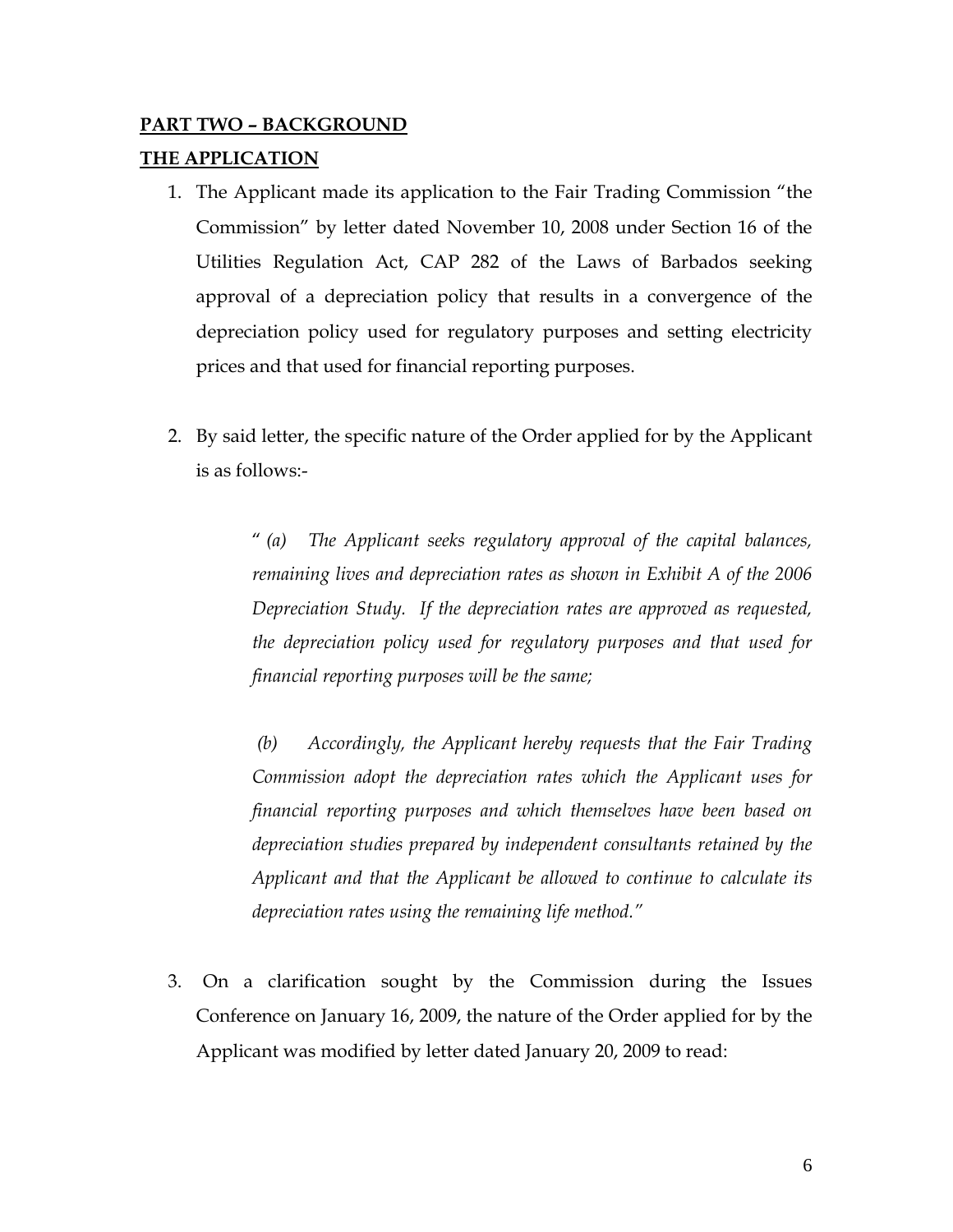- "*(a) the Applicant seeks regulatory approval of the capital balances, remaining lives and depreciation rates as shown in Exhibit A of the Depreciation Study prepared by Mr. Peter Huck of American Appraisal Associates Inc. so that the depreciation policies and rates used by the Applicant for regulatory accounting purposes are the same as those rates used for financial accounting purposes;*
- *(b) accordingly, the Applicant hereby requests that the Fair Trading Commission approve the capital balances, remaining lives and depreciation rates in columns 'A', 'B' and 'C' as noted in the accompanying spreadsheet prepared by the Applicant based on pages 1 and 2 of Exhibit A of the Depreciation Study."* This is attached as Schedule 1 of this Decision.
- 4. The Application was also accompanied by the Affidavits of Mr. Hutson Best, Mr. Mark King and Mr. Peter Huck as well as the 2006 Depreciation Study.

#### **THE NATURE OF DEPRECIATION**

5. When setting depreciation rates a regulator must always be conscious of the interest of both the service provider and the consumer thus ensuring that the service provider is afforded an adequate return on investment to sustain its business and that the consumer receives service at a reasonable rate. In the landmark case of *Lindheimer v. Illinois Bell Telephone Company 292 U.S. 151 (1934)* depreciation is defined as:

> *"…the loss, not restored by current maintenance, which is due to all the factors causing the ultimate retirement of the property. These factors*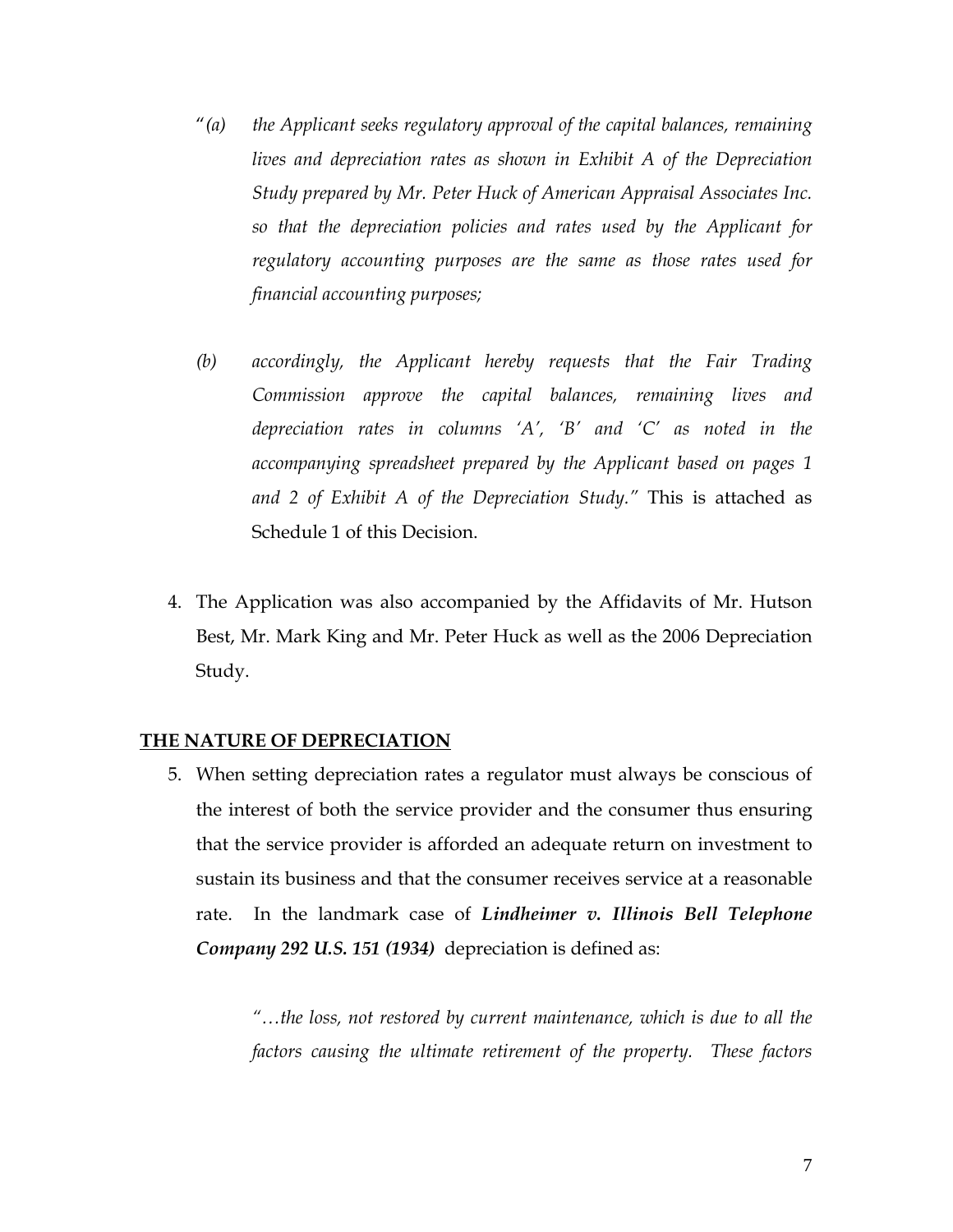*embrace wear and tear, decay, inadequacy and obsolescence. Annual depreciation is loss which takes place in a year."* 

6. The Commission recognises that the determination of depreciation rates is a critical process. This is underscored by the National Association of Regulatory Utility Commissioners "NARUC" in its text "**Public Utility Depreciation Practices**" August 1996 at page 22:

> *"Prescribing depreciation rates is one of the most important regulatory Commission activities impacting customer rates. The estimation of depreciation parameters is not, of course, a scientifically exact process, since it involves a large element of informed judgment. At the same time it cannot be an arbitrary figure selected for convenience because it must allocate the full cost over the life of the property in a rational manner. The depreciation rate is a calculated figure and there is a zone of reasonableness within which the underlying parameters may be expected to lie.*

> *It is essential to remember that depreciation is intended only for the purpose of recording the periodic allocation of cost in a manner properly related to the useful life of the plant. It is not intended for example to achieve a desired financial objective or to fund modernization programs."*

7. The Commission is guided by the foregoing and remains cognisant that in setting depreciation rates it must look at a number of factors including obsolescence, technological changes, wear and tear and other relevant contingent factors and assess their impact on the remaining lives of a particular asset or asset group.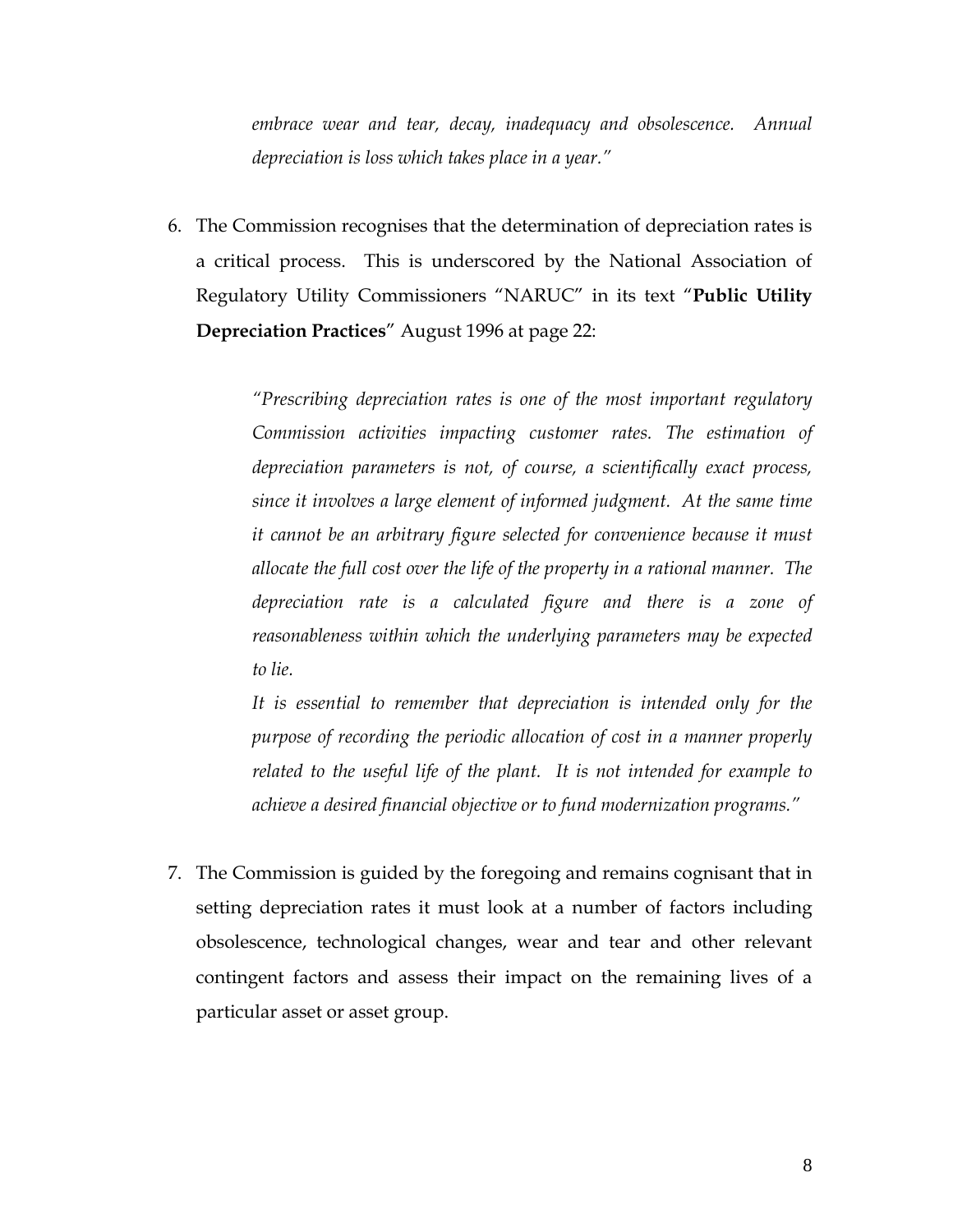### **THE PROCEEDINGS – NOTICES, DIRECTIONS, ORDERS AND CONFERENCES**

- 8. By letter dated October 21, 2008, the Commission granted the Applicant's request to determine the issue of depreciation prior to a rate review application. Following such, the Commission published a notice advising members of the public of the receipt of the Application whereby the Applicant applied for approval of its Depreciation Policy.
- 9. By letters of intervention dated December 17, 2008 and January 8, 2009, the Barbados Association of Non Governmental Organisations (BANGO) and Mr. Olson Robertson applied for and were granted intervenor status pursuant to Rule 64 of the Utilities Regulation (Procedural) Rules 2003.
- 10. On January 6, 2009 BANGO filed an Affidavit by Mr. Douglas Skeete in support of its Submissions. Mr. Olson Robertson did not file any Affidavits in support of his intervention.
- 11. Pursuant to Rule 4 of the Utilities Regulation (Procedural) Rules, 2003, the Commission issued Procedural Directions No.1 on November 19, 2008 inviting all parties to participate in a Procedural Conference on December 30, 2008 to assist in enhancing the parties' familiarity with the process and to set timelines for various activities. Arising out of the Conference, the Commission issued Procedural Order No.1 on January 7, 2009.
- 12. By Procedural Directions No.2 dated January 9, 2009, parties were invited to attend an Issues Conference on January 16, 2009 to identify issues that would be considered in the depreciation proceedings. Following the Issues Conference, the parties agreed and the Commission determined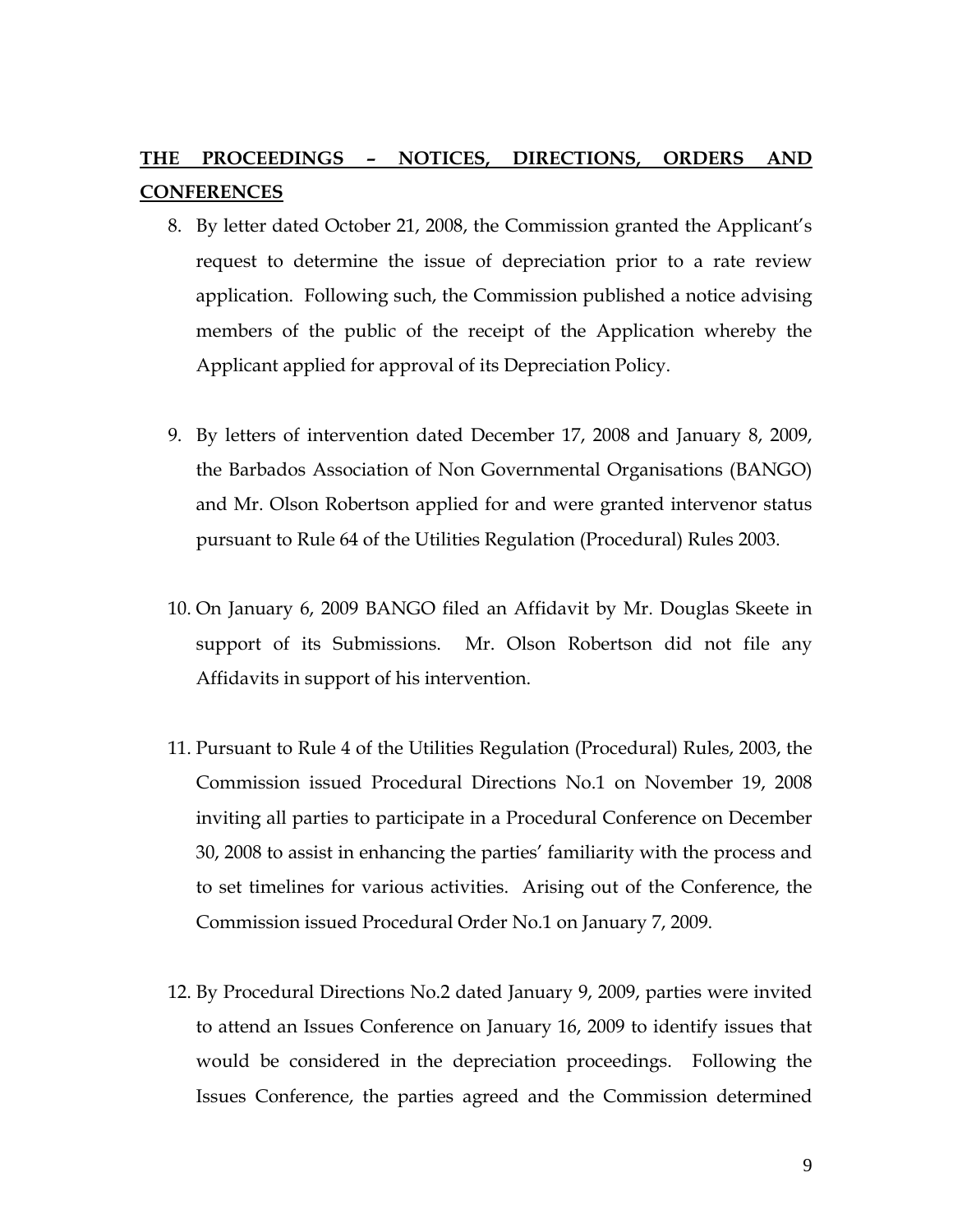and ordered by Procedural Order No.2 dated January 20, 2009 that the issues to be considered and determined at the depreciation hearing would be:

1. Elements for computing the depreciation (a) The method used for calculating depreciation rates – remaining life, whole life (average service life); (b) The depreciation rates – new rates are proposed for all of the assets.

(c) Expected residual value or net salvage value of assets.

- 2. Capital recovery of cost over the useful lives of assets.
- 3. Presentation of the 2006 Depreciation Study and confidence in the techniques used by the BL&P consultant to derive the new asset lives.
- 4. The stability of new depreciation rates.
- 5. Treatment of difference in values of asset categories that result from the use of the depreciation rates based on depreciation studies since 1983 and applied in financial reporting instead of the depreciation rates set by the PUB.
- 6. Reasons for convergence of depreciation rates for regulatory reporting with those used for financial reporting.
- 13. On January 18, 2009 a Public Notice was published in the local newspapers and on the Commission's website advertising the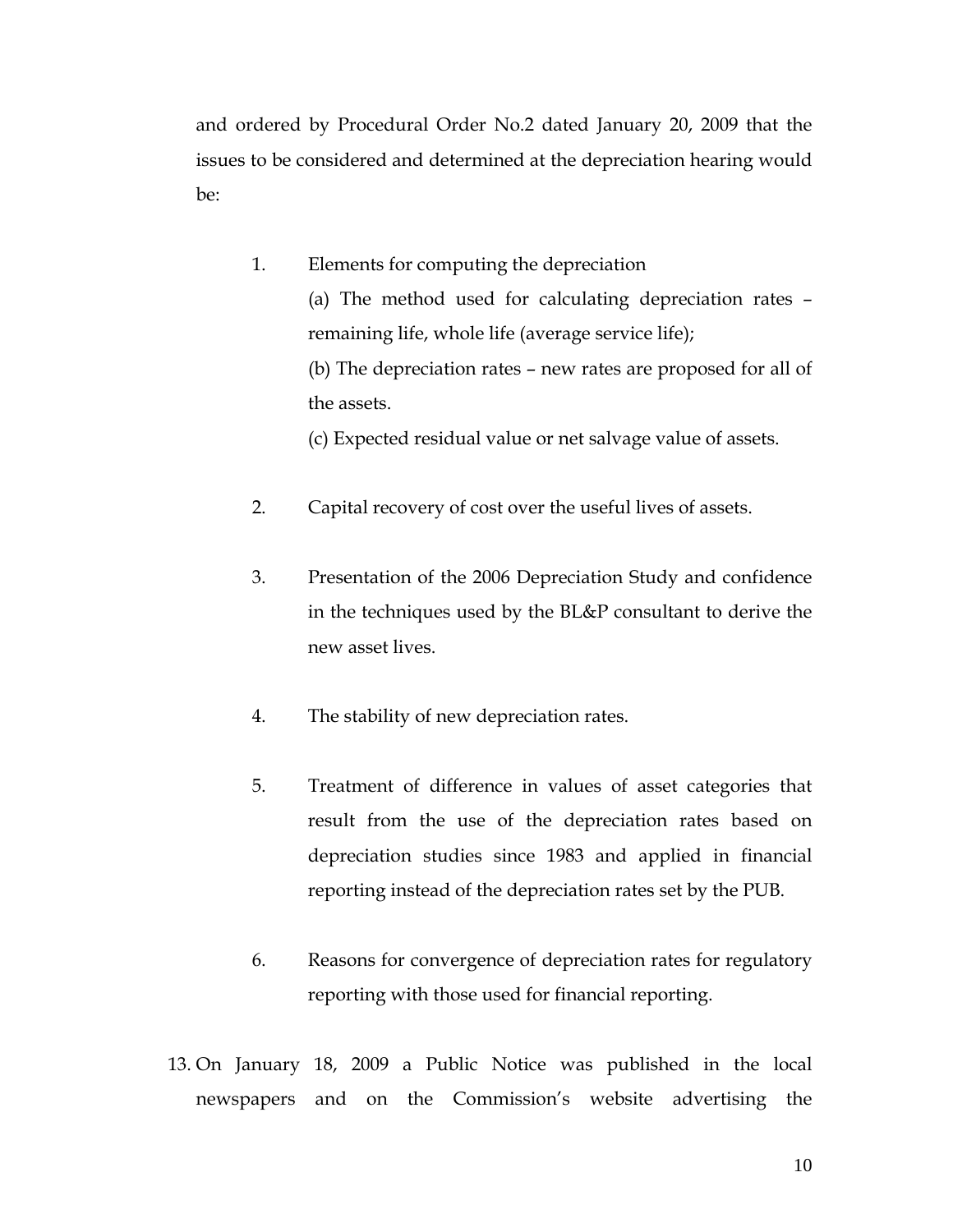Depreciation Hearing which was convened from January 27, 2009 to January 30, 2009 from 9:30a.m. to 1:00p.m. each day.

- 14. At the hearing all of the parties made Opening Submissions. Following this, the Applicant called its three witnesses, Mr. Hutson Best, Mr. Mark King and Mr. Peter Huck. The Commission had accepted Mr. Huck as the Applicant's expert witness. The witnesses were cross-examined by the Intervenors, the Commissioners and the Commission's staff. Mr. Douglas Skeete was not cross-examined on his Affidavit.
- 15. All parties delivered Closing Submissions at the end of the proceedings which gave a summary of their arguments.
- 16. The Applicant was represented throughout the hearing by Sir Henry de B Forde, Q.C., Attorney-at-Law and Ms. Tanya Goddard, Attorney-at-Law in association with Mr. Ramon Alleyne, Attorney-at-Law, Mrs. Debbie Fraser, Attorney-at-Law and Ms. Nicola Berry, Attorney-at-Law of the firm Clarke Gittens and Farmer.
- 17. BANGO was represented by Mr. Roosevelt King, Consumer Advocate/Secretary General of BANGO, Mr. Douglas Skeete, Chartered Accountant and Mr. Chris Halsall, Telecommunications Consultant. Mr. Olson Robertson, Management and Financial Consultant, appeared on his own behalf.
- 18. The Commission was assisted at the hearing by Ms. Peggy Griffith, Chief Executive Officer, Mrs. Sandra Sealy, Director of Utility Regulation, Mrs. Kim Griffith-Tang How, General Legal Counsel/Commission Secretary, Miss Dava Leslie, Senior Legal Officer (Ag), Mrs. Susanna Cooper-Corbin,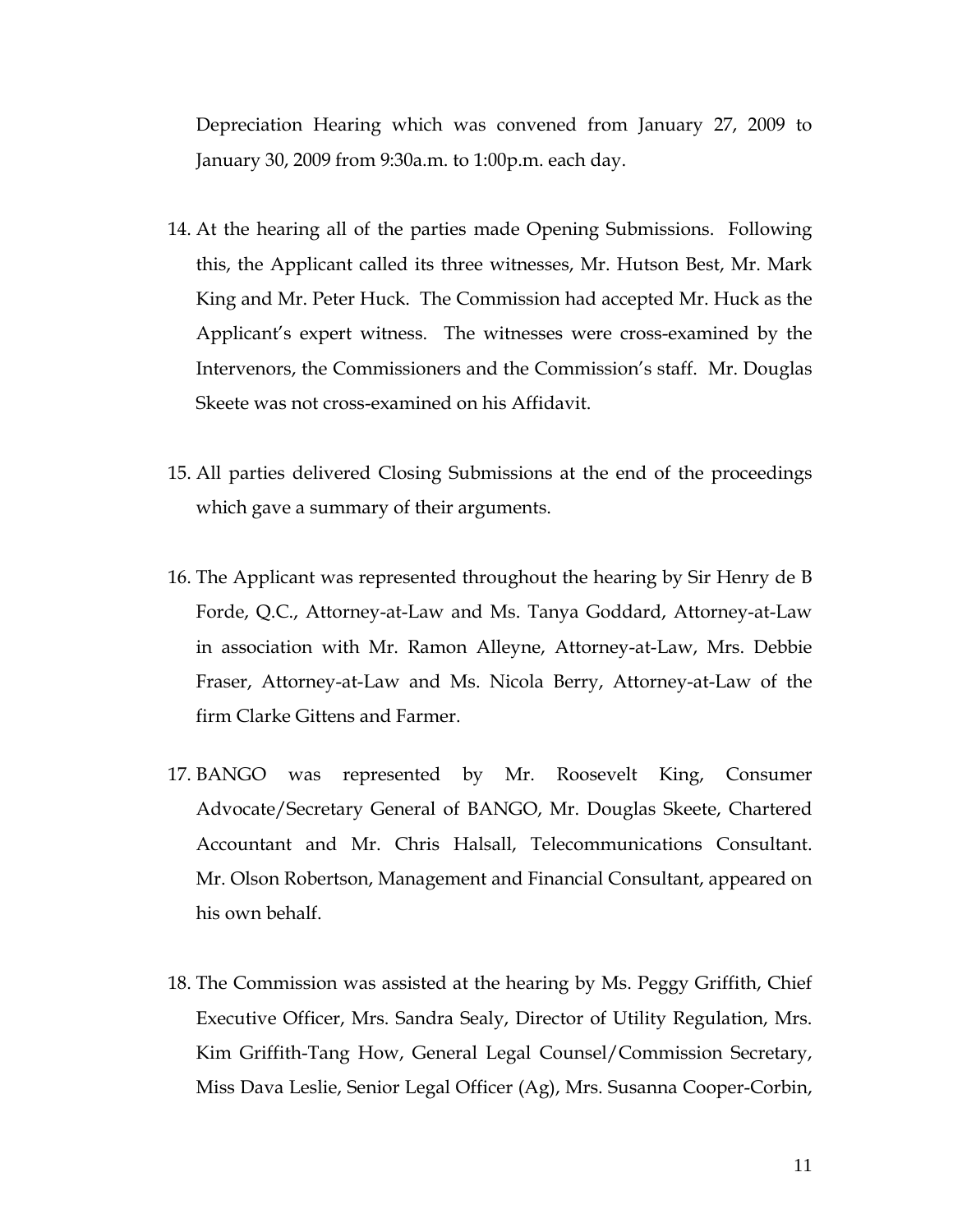Financial Analyst, Miss Marisha Walcott, Research/Administrative Assistant and Miss Heather Waithe, Documentalist as well as Mr. Carlyle Forde who acted as a Financial Consultant to the Commission, other key Commission staff and Consultants.

#### **THE EVIDENCE**

19. As aforementioned, the evidence consisted of sworn Affidavit evidence which was cross-examined along with additional evidence entered by way of information filings in response to information requests. The Commission has considered all the evidence before it in making its decision on the Application.

#### **STATUTORY POWERS AND RESPONSIBILITIES**

- 20. The Commission is a statutory body established by the Fair Trading Commission Act, CAP 326B of the Laws of Barbados whose functions are *inter alia* to administer the Utilities Regulation Act and the Utilities Regulation (Procedural) Rules, 2003. Therefore, the provisions of the Utilities Regulation Act and the Utilities Regulation (Procedural) Rules, 2003 governed the depreciation hearing. The application was made by the Applicant to the Commission pursuant to Section 16 of the Utilities Regulation Act and the Utilities Regulation (Procedural) Rules, 2003.
- 21. By virtue of Section 5 of the Fair Trading Commission Act, the Commission exercised its power to sit, hear and determine applications of this nature.
- 22. The pre-hearing process and procedures were also governed by the Utilities Regulation (Procedural) Rules, 2003. Rule 4 enables the Commission to issue procedural directions which govern the conduct of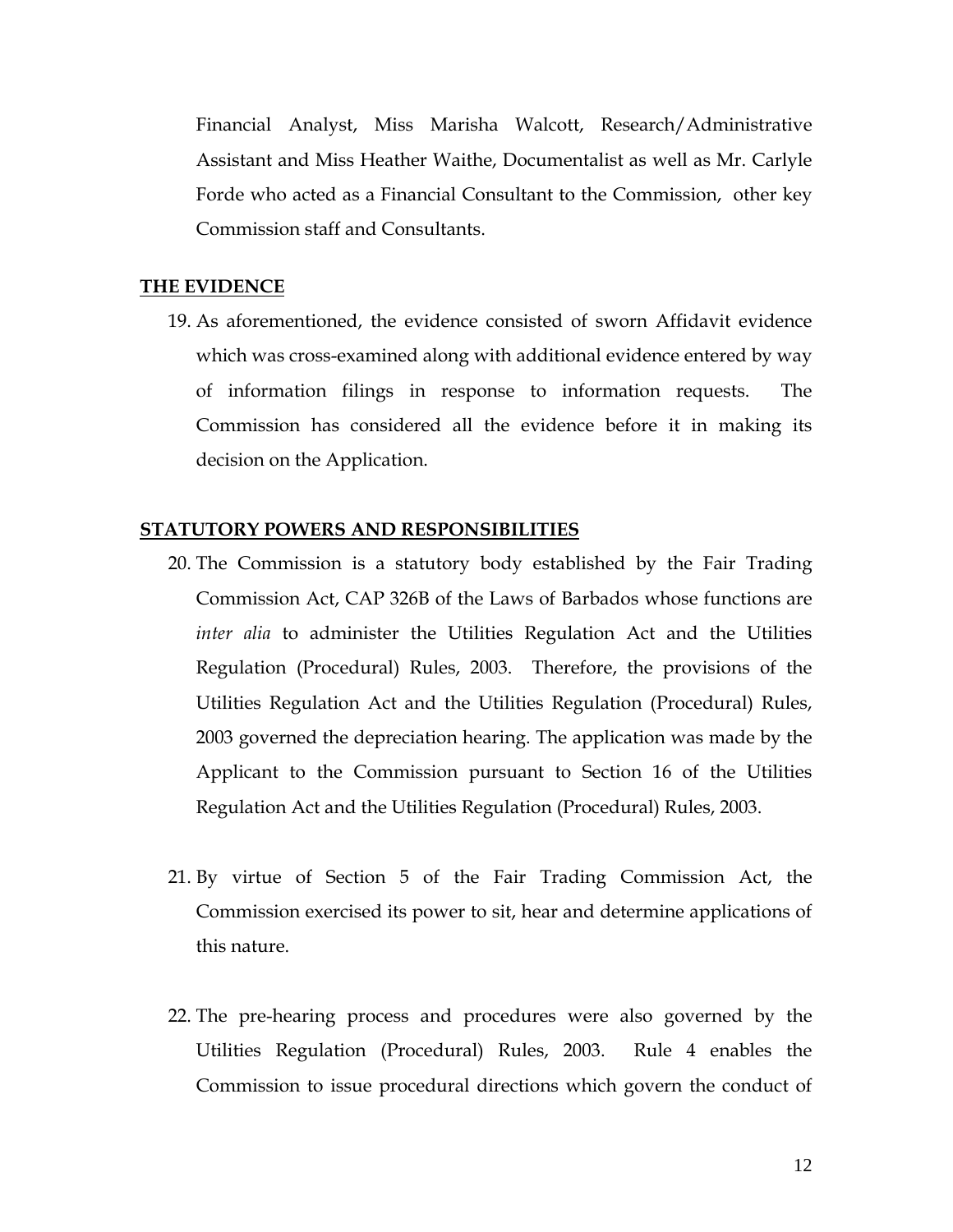proceedings. The various conferences held to facilitate the parties' involvement in the process were convened by virtue of Rule 34 and 35 of the Utilities Regulation (Procedural) Rules, 2003.

23. The Commission also exercised its powers pursuant to Rule 19 of the Utilities Regulation (Procedural) Rules, 2003 to hear expert witnesses during the hearing.

#### **BURDEN & STANDARD OF PROOF**

- 24. In order for the Commission to grant the relief that the Applicant is seeking in their application, the burden and the standard of proof required to be met under the law must be discharged. Section 14 of the Utilities Regulation Act places the burden of proof on the Applicant to show that the proposed depreciation rates are fair and reasonable and in accordance with the principles established by the Commission. Furthermore, the hearing before the Commission is akin to a civil proceeding in a Court of Law. Therefore, the standard of proof in this instance would be the same as a civil proceeding in a Court of Law.
- 25. Section 133 (1) of the Evidence Act, CAP 121 of the Laws of Barbados provides that:

*"In a civil proceeding, the Court shall find the case of a party proved if it is satisfied that the case has been proved on the balance of probabilities."* 

Therefore the Commission must be satisfied that the Applicant's case has been proved on a balance of probabilities.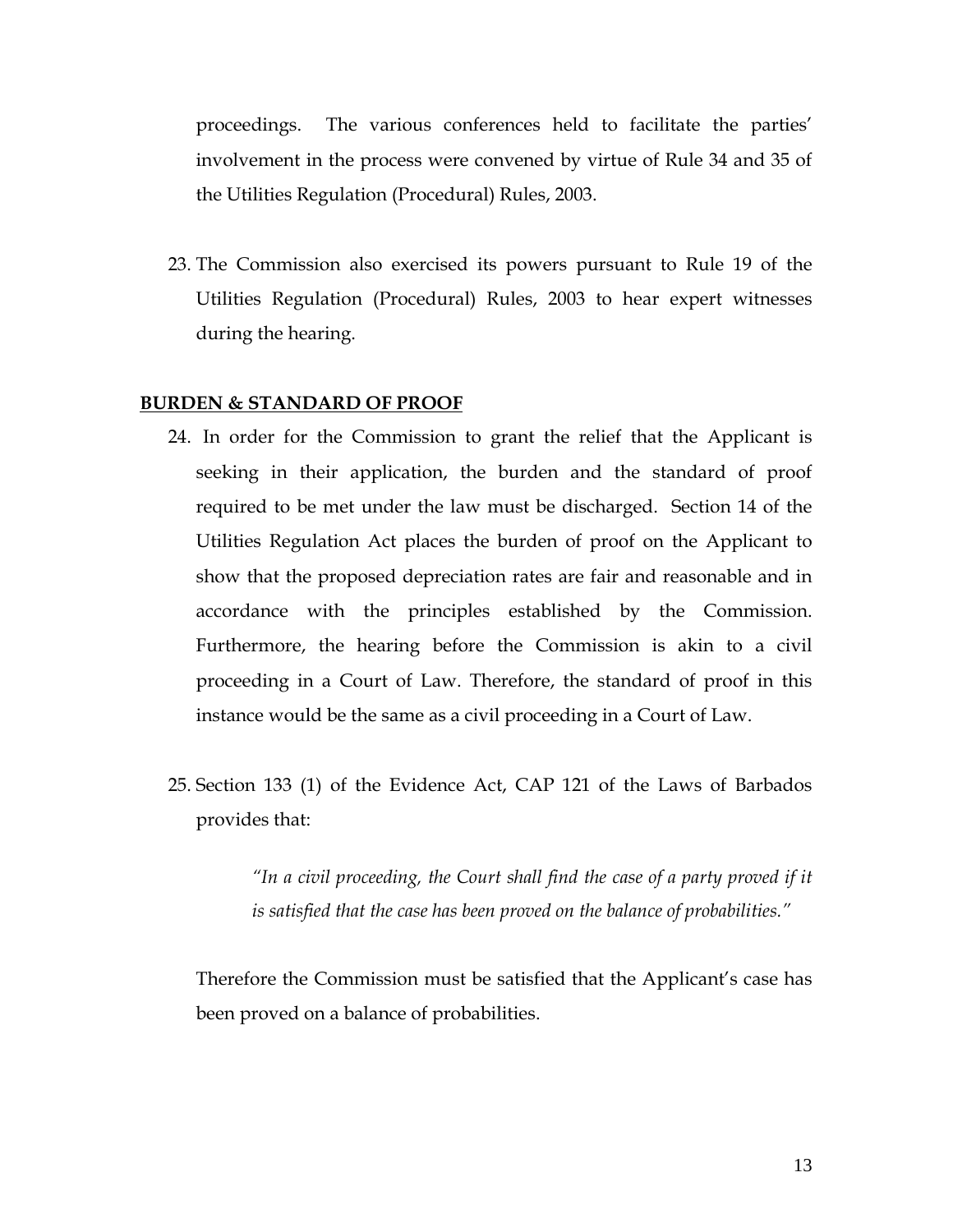#### **PART THREE - REASONS FOR DECISION**

26. The PUB set out the depreciation rates used and the computation of the depreciation expense for regulatory purposes in respect of the property, plant and equipment of the Applicant in Schedule 3 of its Decision dated May 12, 1983. The method used was the straight line method of depreciation applied to the historical cost of the assets and the narrative used suggests that the average service life technique was used. The depreciation rates as determined by the PUB are found in Table 1 below.

### Table 1

#### **The Barbados Light & Power Co. Ltd.**

Depreciation Schedule 1982/83 Rate Case

|                                    |   |                                           | <b>Depreciation</b> |  |  |
|------------------------------------|---|-------------------------------------------|---------------------|--|--|
|                                    |   |                                           | Rates %             |  |  |
| <b>Production Plant</b>            |   |                                           |                     |  |  |
|                                    |   | Steam Plant Building A & B                | 2.5                 |  |  |
|                                    |   | Steam Plant Building Units 1&2 Spring Gdn | 4.0                 |  |  |
|                                    |   | Steam Plant A. Equipment                  | 4.0                 |  |  |
|                                    |   | Steam Plant B. Equipment                  | 4.0                 |  |  |
|                                    |   | Steam Plant Equipment Equipment Sp. Gdn.  | 4.0                 |  |  |
| <b>Natural Gas Ignition</b>        |   |                                           | 5.3                 |  |  |
| <b>Diesel Plant Building</b>       |   |                                           | 5.0                 |  |  |
| ш                                  | п | Equipment - Garrison                      | 6.0                 |  |  |
| $\mathbf{H}$                       | п | Equipment - G M's Garrison                | 6.0                 |  |  |
| ш                                  | п | Equipment - G Ms Sp. Gdn.                 | 6.0                 |  |  |
| $\mathbf{H}$                       | п | Equipment -Mirrlees Sp.Gdn.               | 6.0                 |  |  |
| <b>Gas Turbine</b>                 |   |                                           | 4.0                 |  |  |
| <b>Fuel Tanks</b>                  |   |                                           | 6.0                 |  |  |
|                                    |   | Diesel Plant 3.5 kw Spring Garden         | 10.0                |  |  |
| Low Speed Diesel Plant - Building  |   |                                           | 6.0                 |  |  |
| Low Speed Diesel Plant - Equipment |   |                                           | 6.0                 |  |  |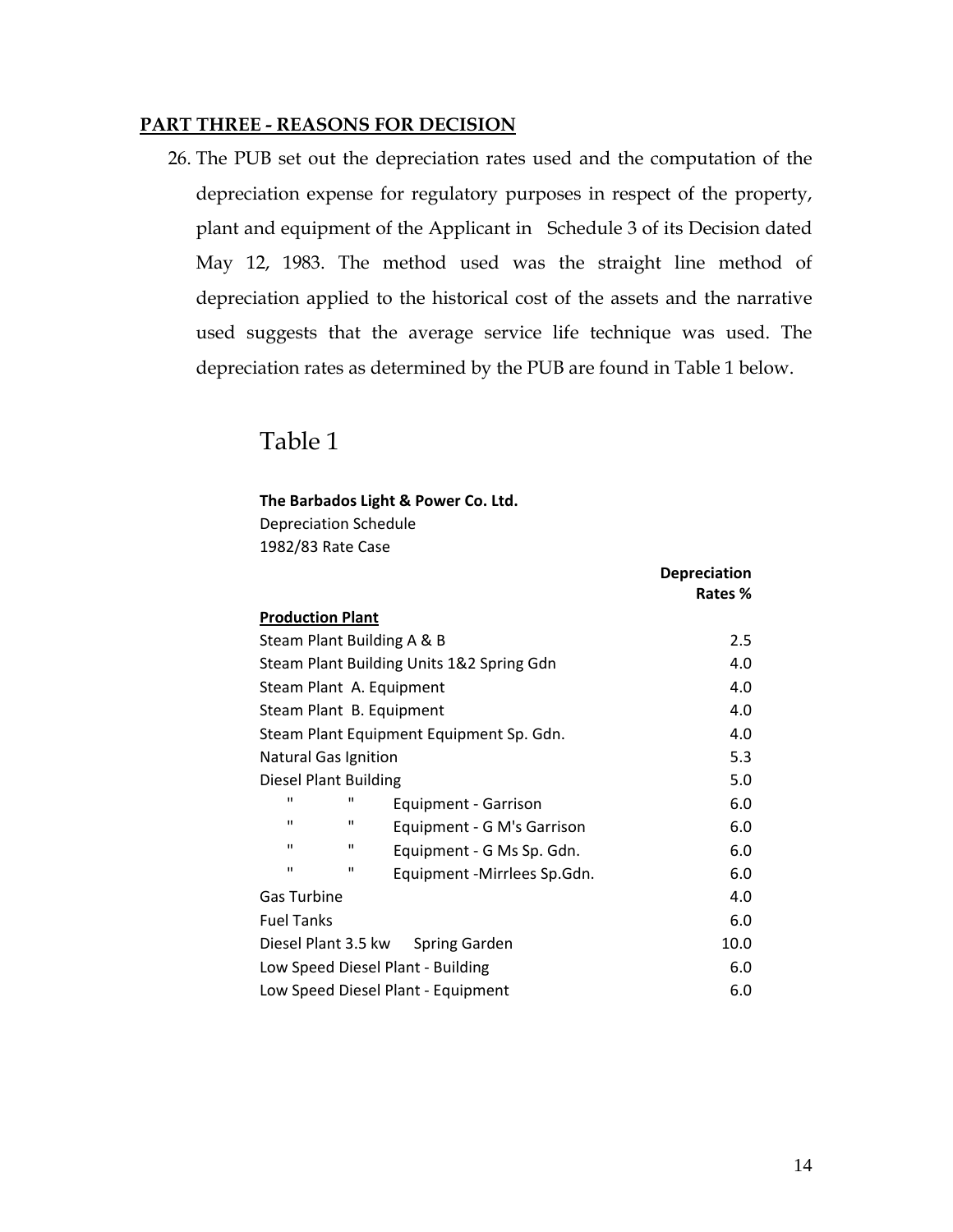### **Table 1 cont'd**

#### **The Barbados Light & Power Co. Ltd.**

| <b>Depreciation Schedule</b> |  |
|------------------------------|--|
| 1982/83 Rate Case            |  |

|                                    | <b>Depreciation</b> |
|------------------------------------|---------------------|
|                                    | Rates %             |
| <b>Distribution Plant</b>          |                     |
| <b>Substation Buildings</b>        | 5.0                 |
| <b>Substation Equipment</b>        | 4.0                 |
| Poles and Accessories              | 4.0                 |
| <b>Overhead Conductors</b>         | 4.0                 |
| <b>Underground Cable</b>           | 4.0                 |
| <b>Transformers</b>                | 4.0                 |
| Services and Street Lighting       | 4.0                 |
| <b>Meters and Meter Facilities</b> | 4.0                 |
| <b>General Property</b>            |                     |
| <b>Buildings</b>                   | 5.0                 |
| Furniture & Misc. Equipment        | 10.0                |
| <b>Transportation Equipment</b>    | 25.0                |

- 27. The Applicant has requested the Commission to "approve the capital balances, remaining lives and depreciation rates…" determined as a result of the most recent Depreciation Rate Study as of December 31, 2006 by Mr. Peter Huck of American Appraisal Associates Inc. This 2006 Depreciation Study uses the straight line method and the remaining life technique.
- 28. The Commission determined that the decision would be based on six (6) issues which were addressed during the hearing of the Applicant's request. These issues are considered below and follow the order set out at paragraph 12 of this Decision.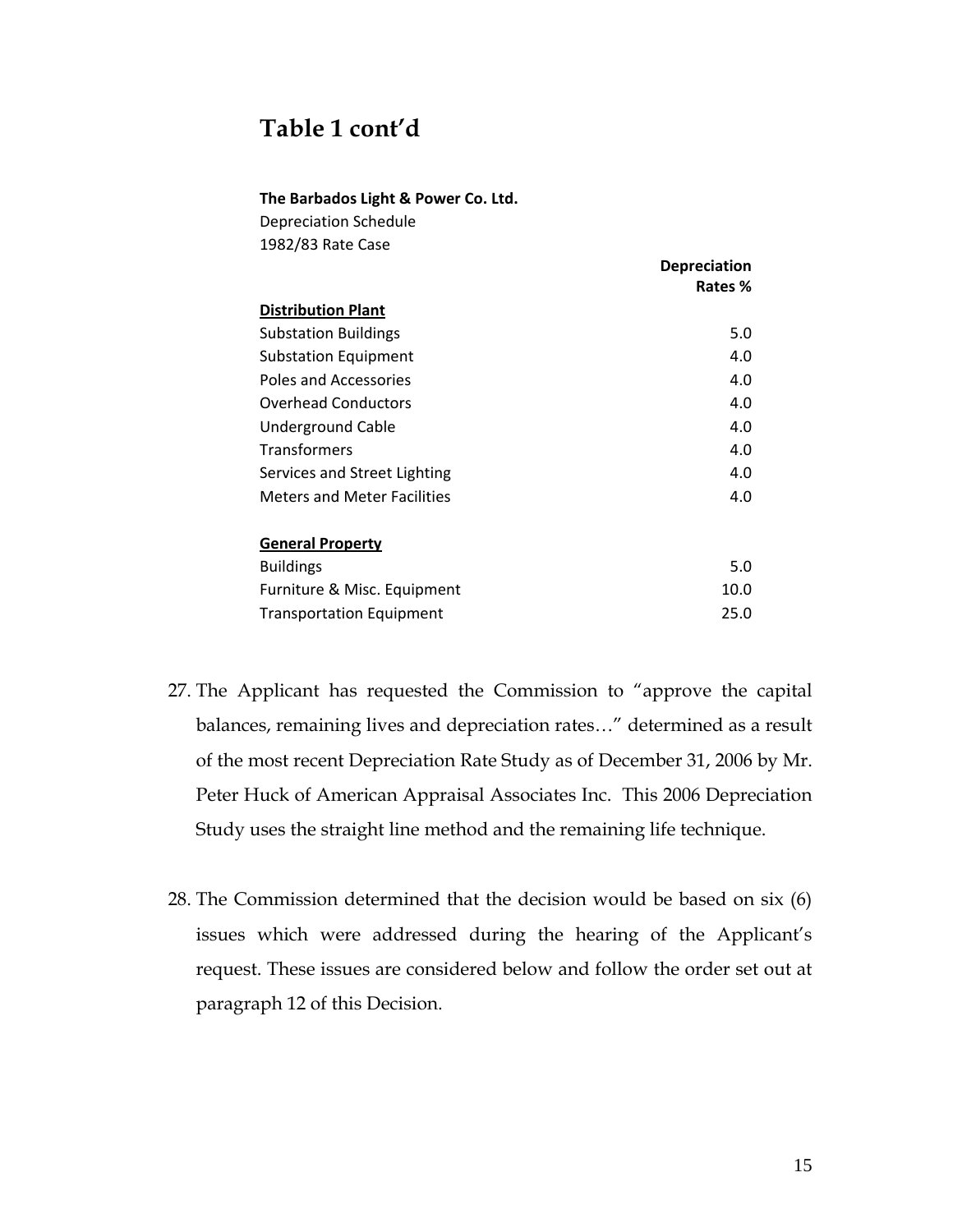#### **1. Elements for Computing Depreciation**

**(a) The method used for calculating depreciation rates – remaining life, whole life (average service life)** 

- 29. The Applicant proposed continued use of the straight line method for calculating depreciation rates. Additionally the Applicant has proposed using the remaining life technique/method to allocate the depreciation expense over the useful life of the assets.
- 30. Using the straight line method of depreciation, the annual expense is calculated by amortising the depreciable amount (historical cost or the valuation of an asset, adjusted for the future amount of net salvage or cost of removal) over the estimated useful life of the asset. With the straight line depreciation method the depreciable amount of an asset is simply divided by the estimated useful life of the asset to give the depreciation expense. The depreciation expense is then expressed as a proportion of the historical cost in order to determine the annual depreciation rate.
- 31. A variety of depreciation techniques such as the whole life or average service life technique or the remaining life technique can be used to allocate the depreciable amount of an asset on a systematic basis over its useful life.

#### **Whole Life or Average Service Life Technique**

32. When using the whole life or average service life technique it is assumed that assets will be retired or disposed of after a specific average life and that the future amount of net salvage or cost of removal is known at the time that the depreciation rate is determined. No further adjustment is made to the depreciation rate during the life of the asset. Employing this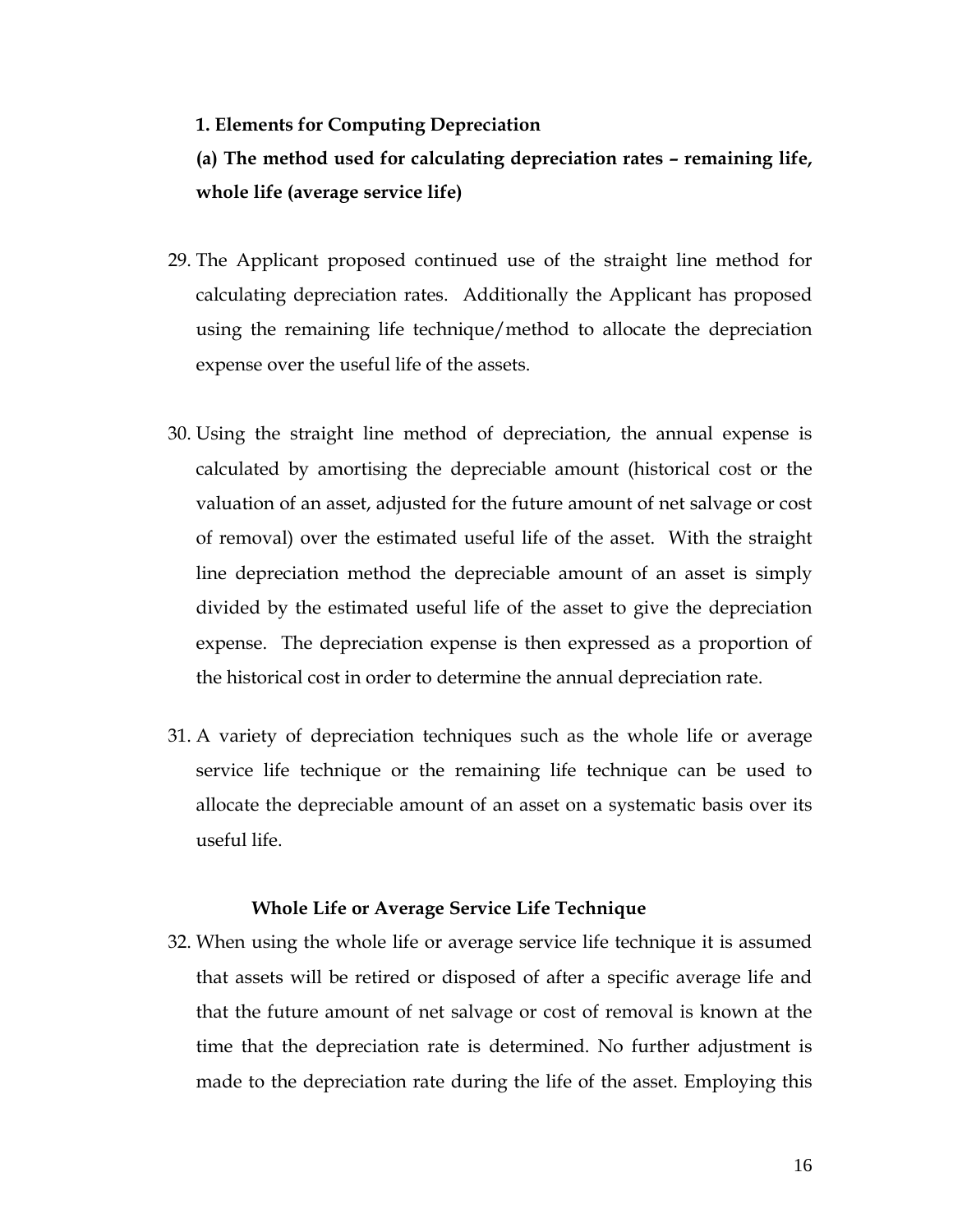technique, the annual depreciation expense is allocated evenly over the estimated average life of the asset. The same depreciation rate remains in place throughout the life of the asset.

#### **Remaining Life Technique**

33. When the remaining life technique is used, the estimated life of the asset and the future amount of net salvage or cost of removal of the asset are determined when the asset is put into use. There is periodic review of the estimated remaining life and net salvage or cost of removal of the asset. As a result of the review, if it is determined that the original estimated useful life of the asset and/or the net salvage or removal cost are different from the original estimates, the annual depreciation expense would be amended to ensure that the amended depreciable amount is allocated evenly over the remaining life of the asset. The computed depreciation expense would be expressed as a proportion of the historical cost of the asset and a new rate of depreciation is likely to result.

#### **Intervenors' Position**

34. Mr. Skeete in his cross-examination of Mr. Peter Huck noted that the Applicant has continued to use the straight line method of depreciation since the PUB decision of 1983. He queried whether the Applicant had considered using the units of production method which results in a charge based on the expected use or output in developing a depreciation policy for the Applicant. Mr. Huck indicated that this method was hardly ever used in the energy industry in the USA and Mr. Skeete did not pursue the matter.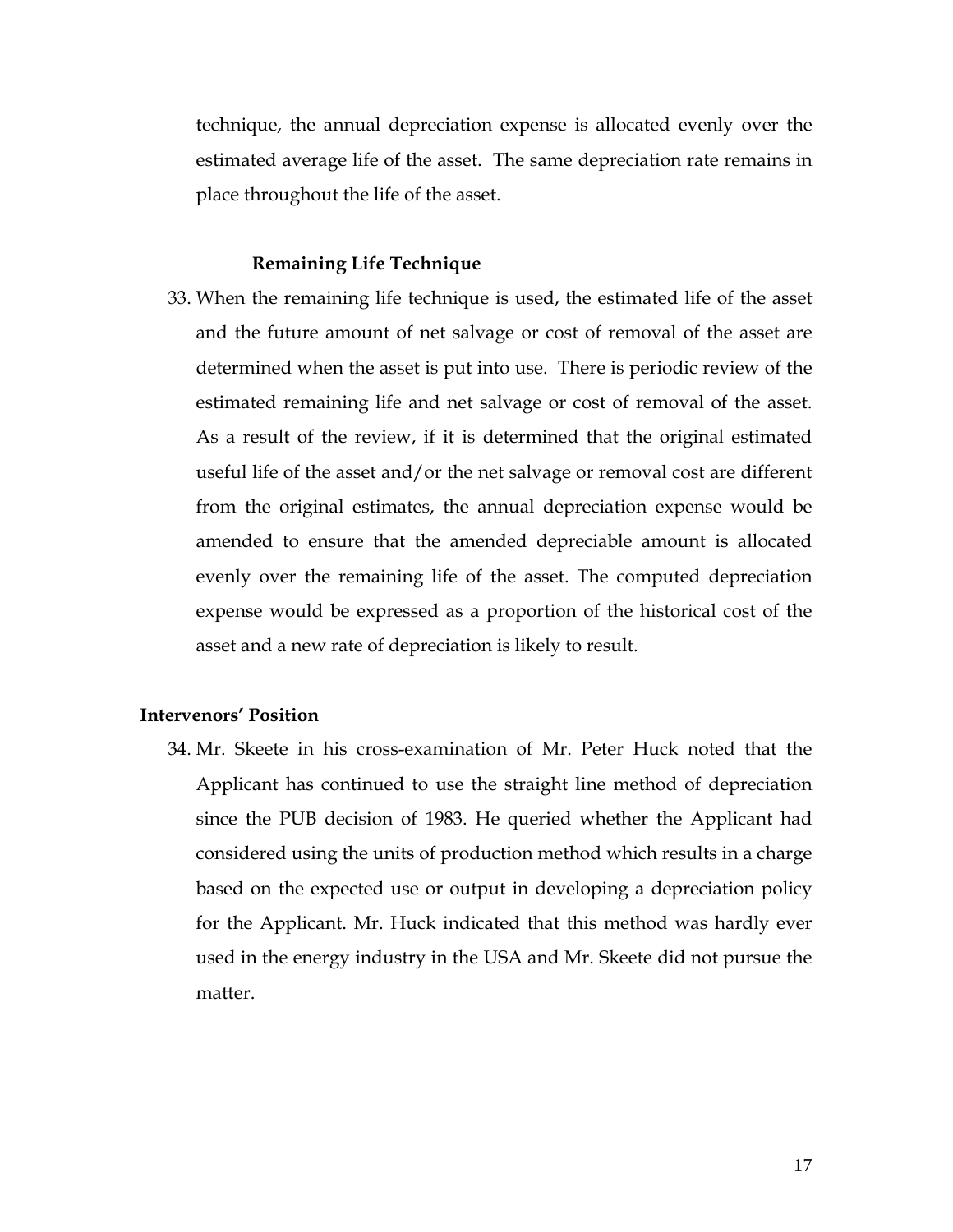#### **Commission's Findings**

- 35. The straight line depreciation method was used by the PUB and the 2006 Depreciation Study and was accepted by the Commission.
- 36. In deciding whether to approve the use of the remaining life technique for computing the depreciation expense the Commission considered several definitions of depreciation. These include the Federal Energy Regulatory Commission's (FERC); National Association of Regulatory Commissioners' (NARUC) and the definition in the International Accounting Standard No. 16 (IAS 16).
- 37. IAS 16 indicates that the depreciation method used for Property, Plant and Equipment1 "shall reflect the pattern in which the asset's future economic benefits are expected to be consumed by the entity" and shall be reviewed annually. If there has been a significant change in the expected pattern of consumption the method should be changed to reflect this so as to allocate the depreciable amount of an asset on a systematic basis over its useful life. These depreciation methods include straight line, diminishing balance and units of production methods. The entity should select the method that most closely reflects the expected pattern of consumption of the future economic benefits embodied in the asset. The method should be "applied consistently from period to period unless there is a change in the expected pattern of consumption of those future economic benefits."
- 38. The Units of Production method suggested by Mr. Skeete and referred to above ties the rate of depreciation to the assets' lifetime capacity to work. These units can be measured in a number of ways depending on the asset, for example in the case of a generator it would be hours used. In this

<u>.</u>

<sup>&</sup>lt;sup>1</sup> IAS 16 paragraphs 16.60, 16.61 and 16.62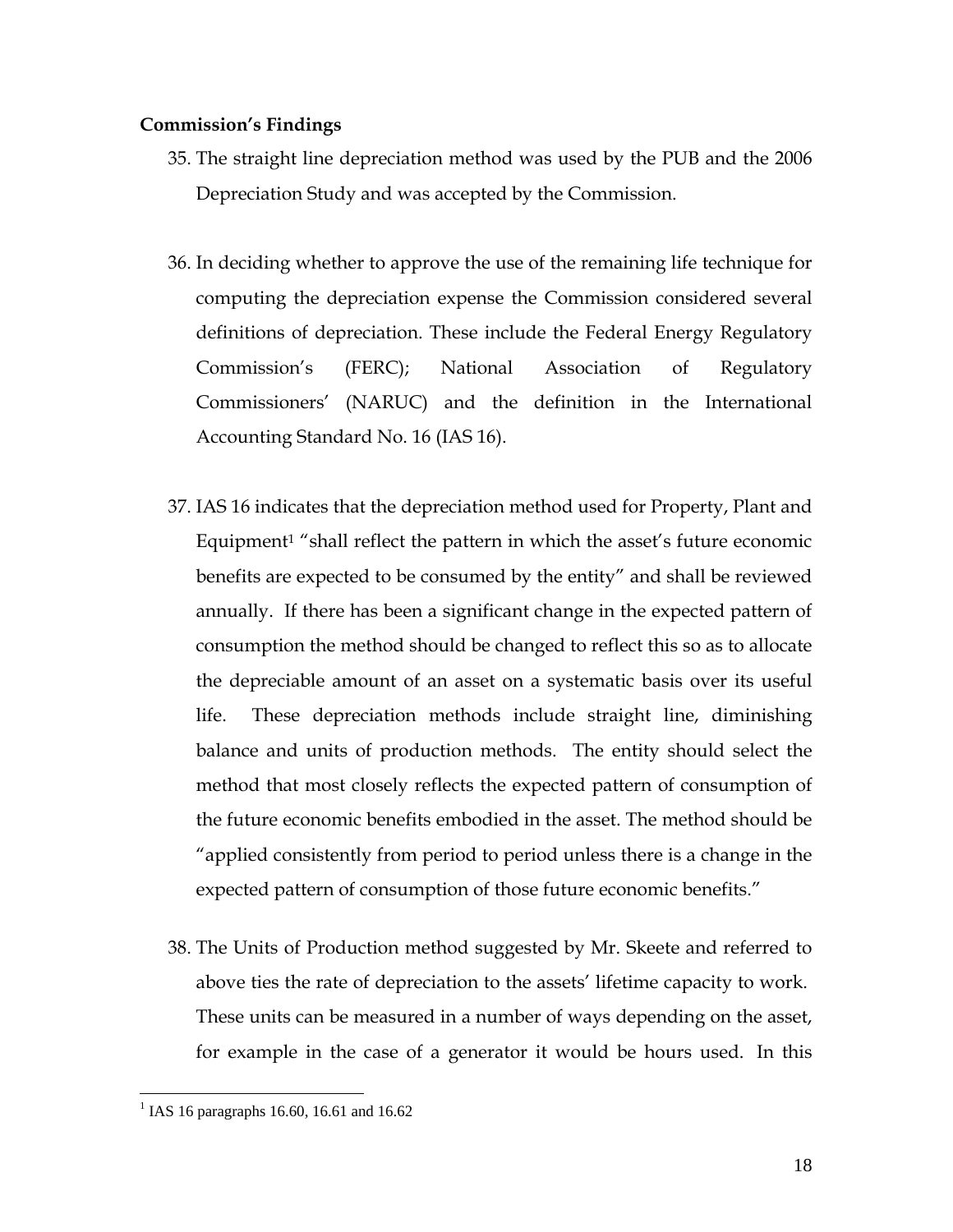method, depreciation has nothing to do with the asset's age. Rather, the more the asset is used, the more it depreciates. The units of production method therefore results in a charge based on the expected use or output.

39. The PUB utilised the average service life technique when it approved depreciation rates in 1983. The Applicant's requested approval of the use of the remaining life technique was queried by the Intervenors, however there was no compelling evidence indicating that the remaining life technique would be inappropriate or would yield results which would be unsatisfactory or misleading.

The remaining life technique uses reasonably recent information in respect of estimated life and net salvage value. As a method of computing the future depreciation expense, the remaining life technique will yield more accurate results because of the need to review the estimated life and net salvage costs during the life of the asset. The Applicant engaged experts in the past to review and determine these two elements.

#### **(b) The depreciation rates – new rates are proposed for all of the assets**

40. The Applicant is requesting a change in the depreciation rates of several categories of assets. These rates were last approved by the PUB in the 1983 rate hearing. Due to technological and other changes, asset lives have been reviewed in subsequent depreciation studies undertaken by the Applicant. Since depreciation methods and rates allocate capital expenditure over the estimated life of the asset, review of the useful lives is necessary and in accordance with IAS 16 to reflect the expected pattern of consumption of those future economic benefits. Once the estimated remaining life and net salvage value or removal cost change, this would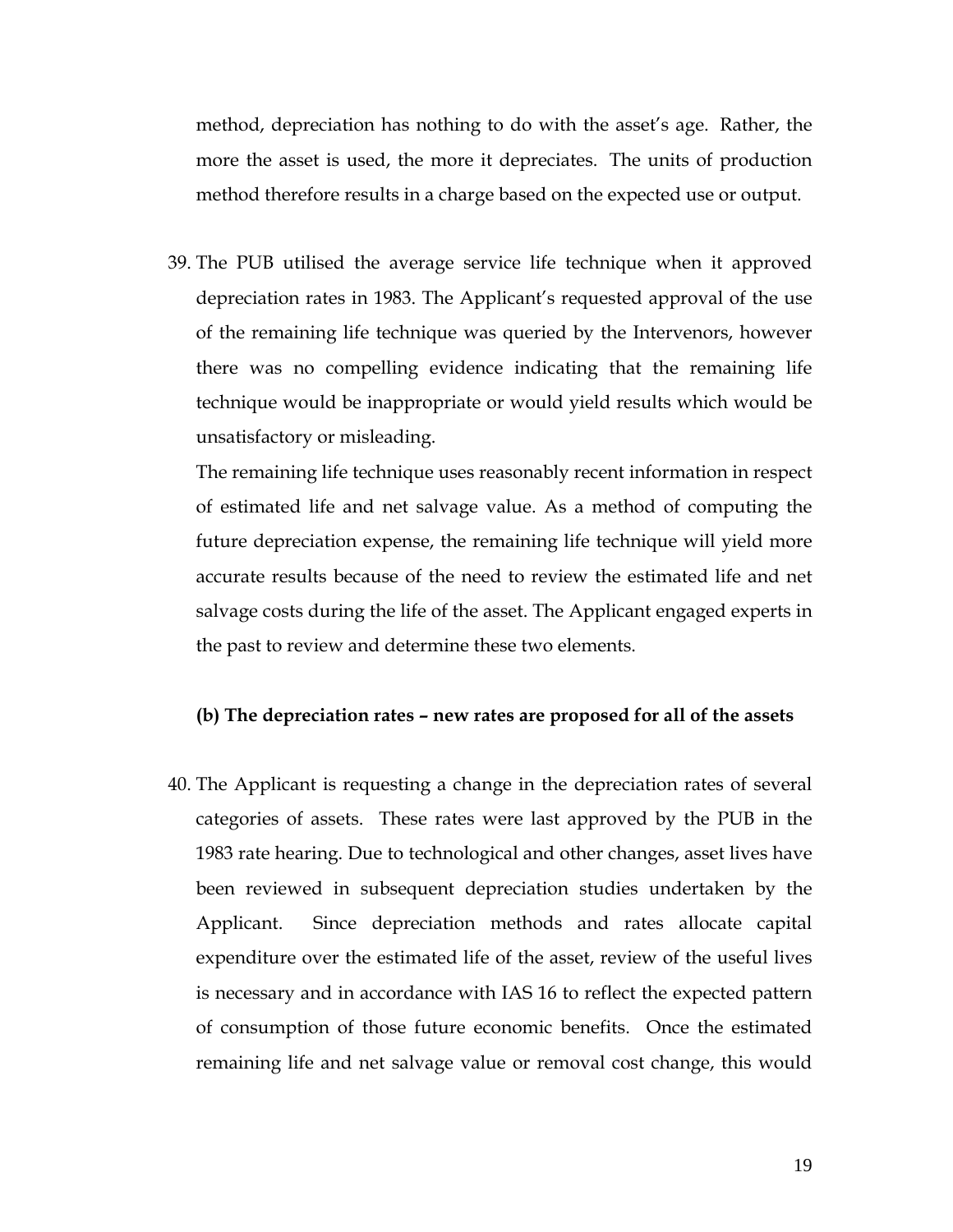result in a change in the depreciation rates. Under the average service life method, where the rate is fixed, the asset life does not change.

#### **Intervenors' Position**

41. Mr. Olson Robertson, in his closing argument queried the "remaining useful lives method" citing Table 1 of Mr. Best's Affidavit as it relates to transmission and distribution category of assets. He cited the fact that the PUB approved lives for Transmission and Distribution were 25 years whereas the Applicant is recommending 13 to 32 years. He considered that since in Mr. King's Affidavit there is a replacement programme with stainless steel transformers, he would expect the useful life to be closer to the 32 years and not Mr. Huck's recommended 22 years.

#### **Commission's Findings**

- 42. Since the PUB rate hearing of 1983 the Applicant has retained experts to undertake periodic depreciation studies. The available reports from Canadian International Power Services Inc. "CIP" in September 1989, Stone & Webster Consultants, Inc. in November 1996, E. Wotring Associates Inc. in December 2002 and American Appraisal in December 2006 have been reviewed.
- 43. The Commission has examined the evidence submitted and the recommended depreciation rates for transformers based on these studies were as follows: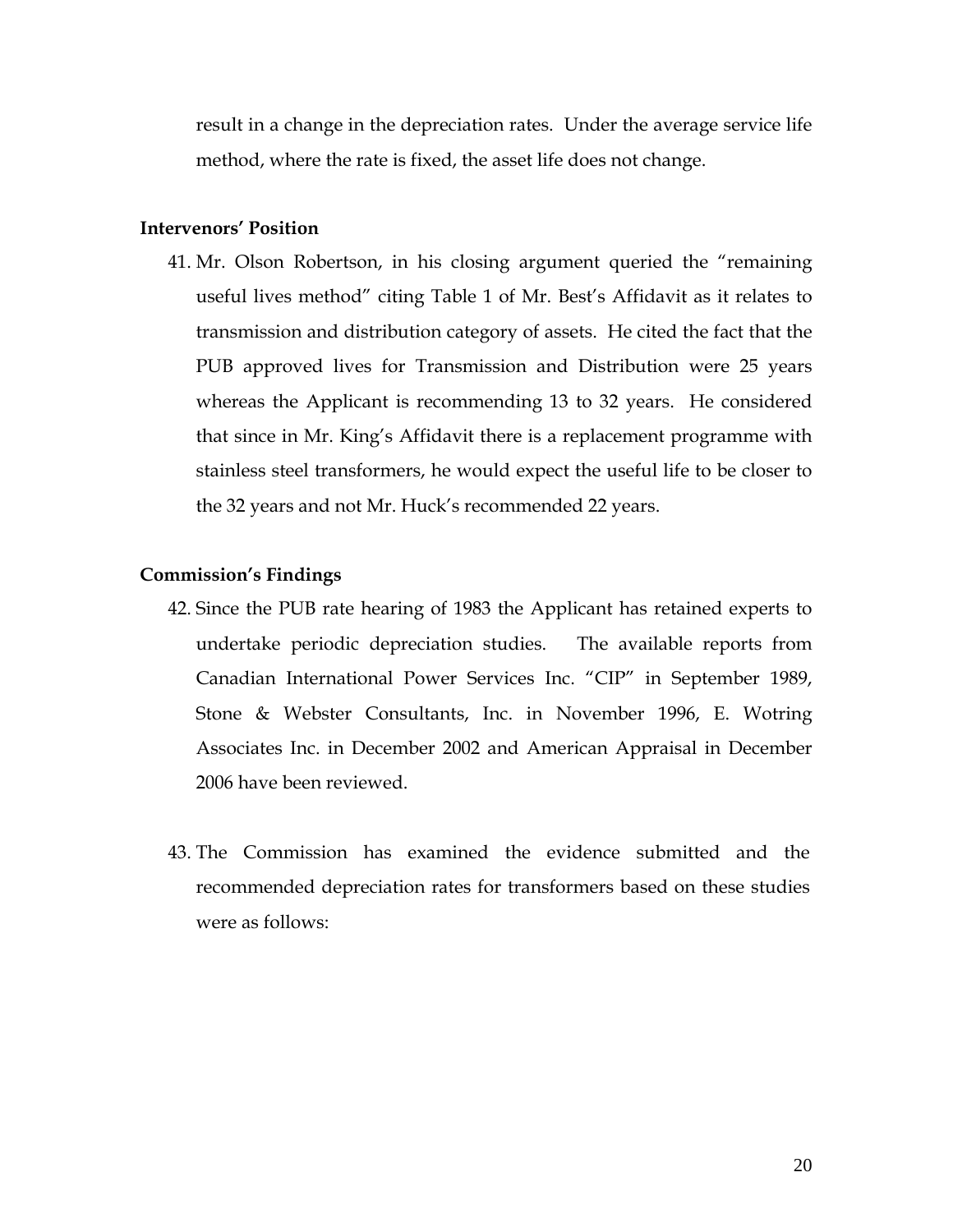| <b>PUB</b> (1983) | CIP (1989) | and<br><b>Stone</b> | Wotring | American            |
|-------------------|------------|---------------------|---------|---------------------|
|                   |            | Webster             | (2002)  | Appraisal<br>(2006) |
|                   |            | (1996)              |         | Depreciation        |
|                   |            |                     |         | Study)              |
| 4%                | 4.4%       | 4.51%               | 7.17%   | 4.92%               |

- 44. The Commission notes that the scientific basis of the PUB's (1983) rates was not confirmed but recognises the decrease in the depreciation rate from 7.17% in the Wotring 2002 study to 4.92% in the 2006 Depreciation Study. This supports the Applicant's claim that increasing use of stainless steel transformers, which have a longer physical life, will result in a lower depreciation rate. Further Mr. Huck confirmed that the service life of the transformer asset category based on his study increased from 20 to 22 years.
- 45. It is not unreasonable to expect that rates of depreciation may change as additional information on the life span and net salvage value becomes available.
- 46. The Commission is of the view that based on the 2006 Depreciation Study presented by Mr. Huck, the Applicant's expert witness, due consideration was given to the methods used in determining asset lives and that the lives as presented in the study are reasonable and should be accepted.

#### **c) Expected residual value or net salvage value of assets**

47. The Applicant referred to the IAS 16 for guidance on the residual value which is the estimated amount that an entity would obtain from disposal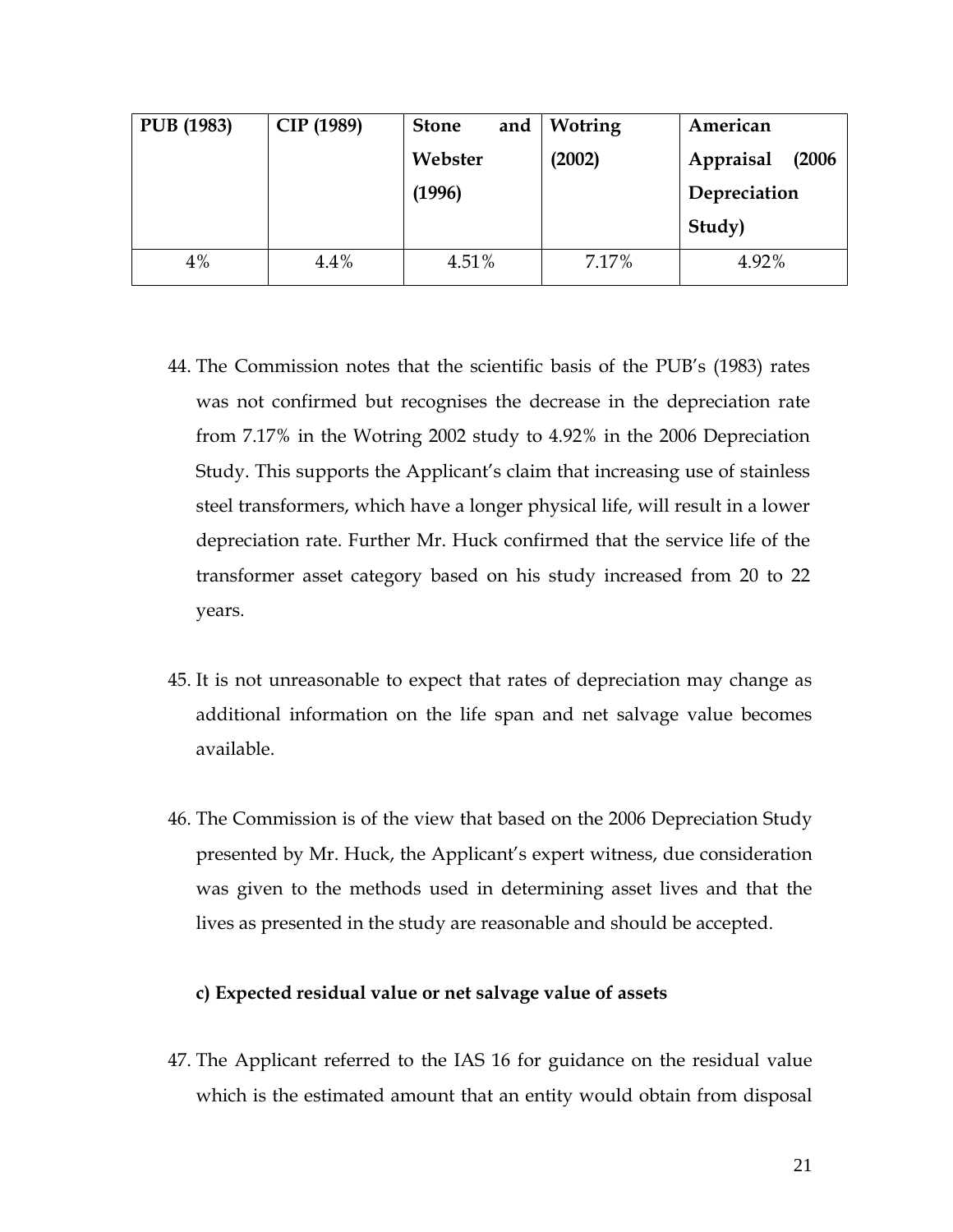of the asset, after deducting the estimated costs of disposal, if the asset were already of the age and in the condition expected at the end of its useful life. Such cost of an item of Property, Plant and Equipment includes the cost of its dismantlement, removal or restoration; the obligation an entity incurs as a consequence of installing the item. It is possible to have a negative net residual or salvage value indicating that net costs will be incurred in retiring the asset.

#### **Intervenors' Position**

48. The Intervenors did not dispute that salvage values should be included in the calculation of depreciation but BANGO raised concerns about the high salvage costs for poles.

#### **Commission's Findings**

- 49. The Commission is of the view that in computing depreciation, the expected residual value or net salvage value must be determined. In the 2006 Depreciation Study, Mr. Huck has set out his assumptions in determining the residual value or net salvage value. The element of net salvage was not considered when the PUB approved depreciation rates in 1983.
- 50. The negative net salvage value at December 31, 2006 according to Mr. Huck's schedule is \$42.8 million that is 5% of the historical cost of the assets at that date. In the Schedule submitted by the Applicant showing the computation of the depreciation expense for 2007 using the rates approved by the PUB, the calculation does not include the estimated costs of retirement/salvage (See schedule captioned "The Barbados Light and Power Co. Ltd. – Fixed Assets – Fair Trading Commission 2007"). Inclusion of these retirement costs is in accordance with provisions of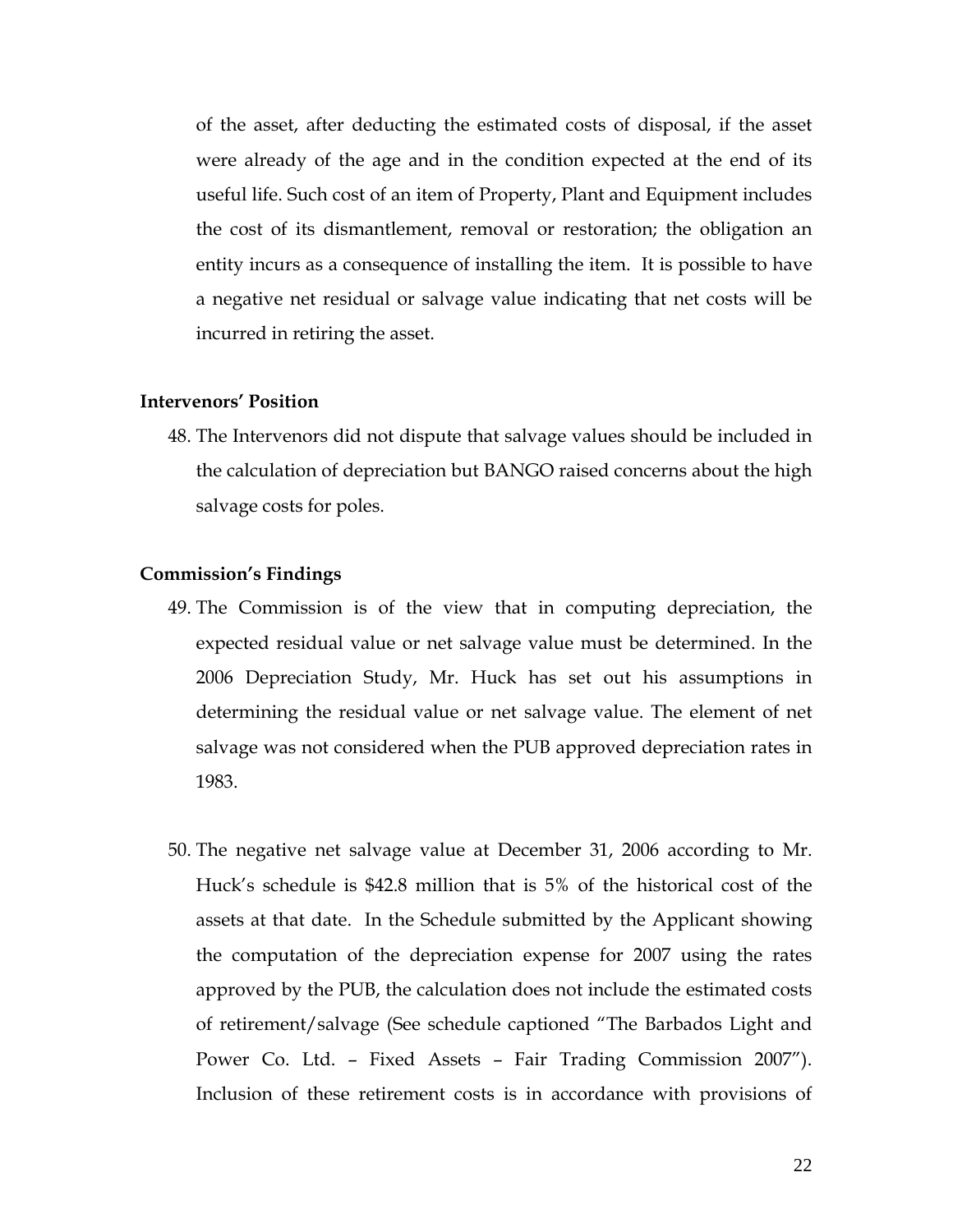International Accounting Standard 16. The definition of depreciation used by the Federal Energy Regulatory Commission and the National Association of Regulatory Utility Commissioners also envisages the inclusion of such costs in computing the depreciation expense.

51. Some significant retiral expenses were questioned particularly poles but were satisfactorily explained. Sir Henry Forde at paragraph 38 in his closing summation explained that while the salvage value appeared high for poles it actually amounts to an average removal cost of \$200.00 per pole.

#### **2**. **Capital recovery of cost over the useful lives of assets**

- 52. The Applicant through Mr. Best has stated that it "*intensively utilizes longlived capital and that it is necessary that the depreciation policy that is applied for regulatory purposes and for financial reporting, accurately captures the Applicant's depreciation cost*".
- 53. On capital recovery Mr. Huck supports the Applicant's position in this way: "*Based on this study, it is our opinion that the depreciation factors as recommended are reasonable and appropriate for BLPC's full and timely capital recovery."*
- 54. The Applicant is seeking the Commission's approval to use the remaining life method to calculate depreciation rates for, according to Mr. Huck, the remaining life method is superior with respect to capital recovery and increasing accuracy as the assets grow older.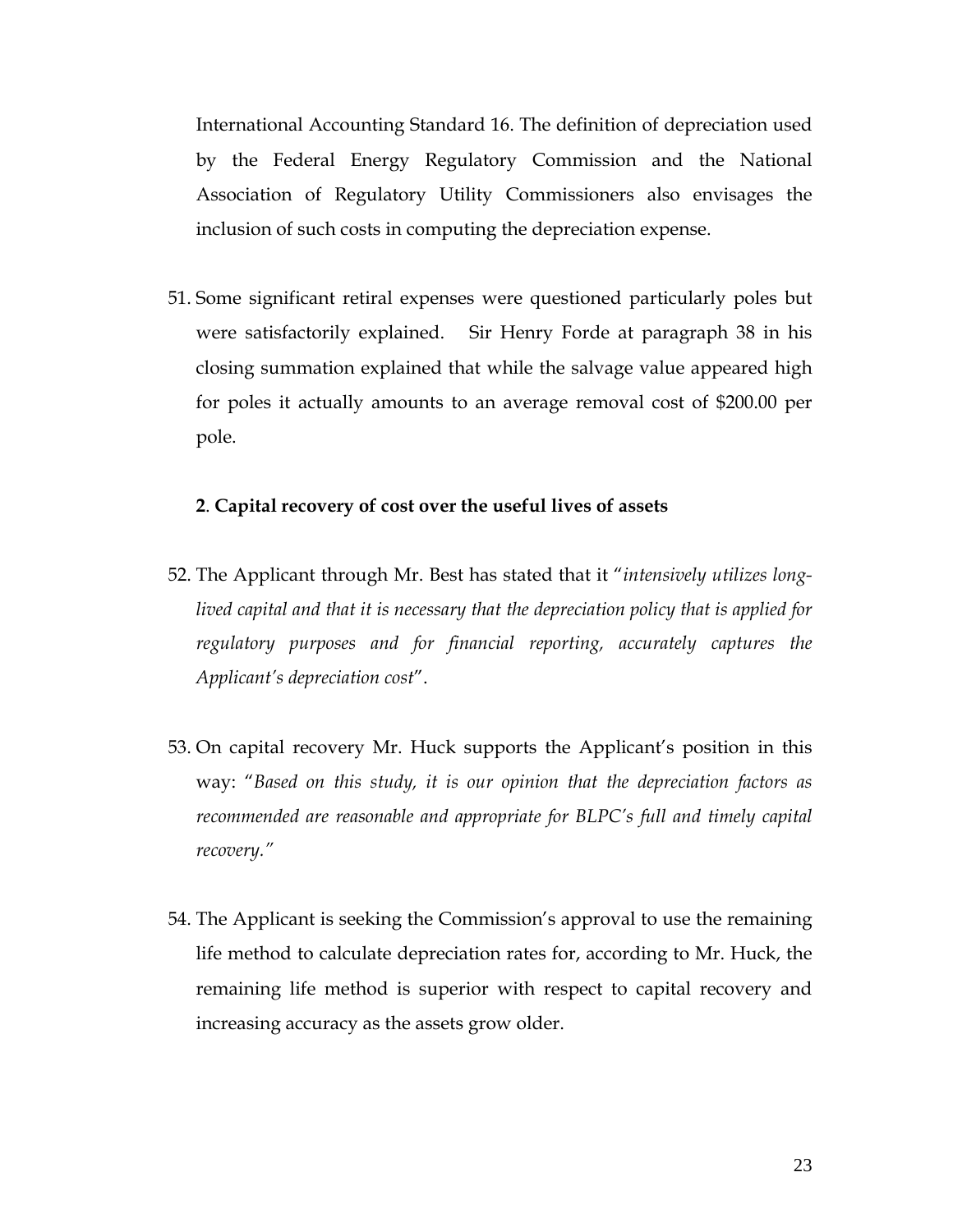#### **Intervenor's Position**

55. BANGO's concern centered on the fact that the depreciation rates the Applicant is applying for "*may have a material effect on the cost of doing business*".

#### **Commission's Findings**

- 56. The Commission notes that there was no significant cross-examination on the issue of capital recovery. The Commission believes that in regulation the basic purpose of depreciation accounting is to recover through revenues the cost invested in the physical plant that contributes to the production of these revenues. The Commission is also aware that aligning the recovery of costs with the use of the asset will promote investor security as capital costs are recovered in a timely manner. The Commission acknowledges that the remaining life method was used in the four independent depreciation studies submitted by the Applicant.
- 57. In considering the evidence and analysing the case the Commission agrees with the principle that depreciation should recover the capital cost of investment in assets over their useful life. In the hearing there was no disputing that the objectives and methods of accounting for depreciation for regulatory purposes and for financial reporting purposes are the same.
- 58. The Commission has determined that the use of the remaining life method in the 2006 Depreciation Study provided depreciation rates that will lead to a timely recovery of capital cost over the useful economic life of the asset.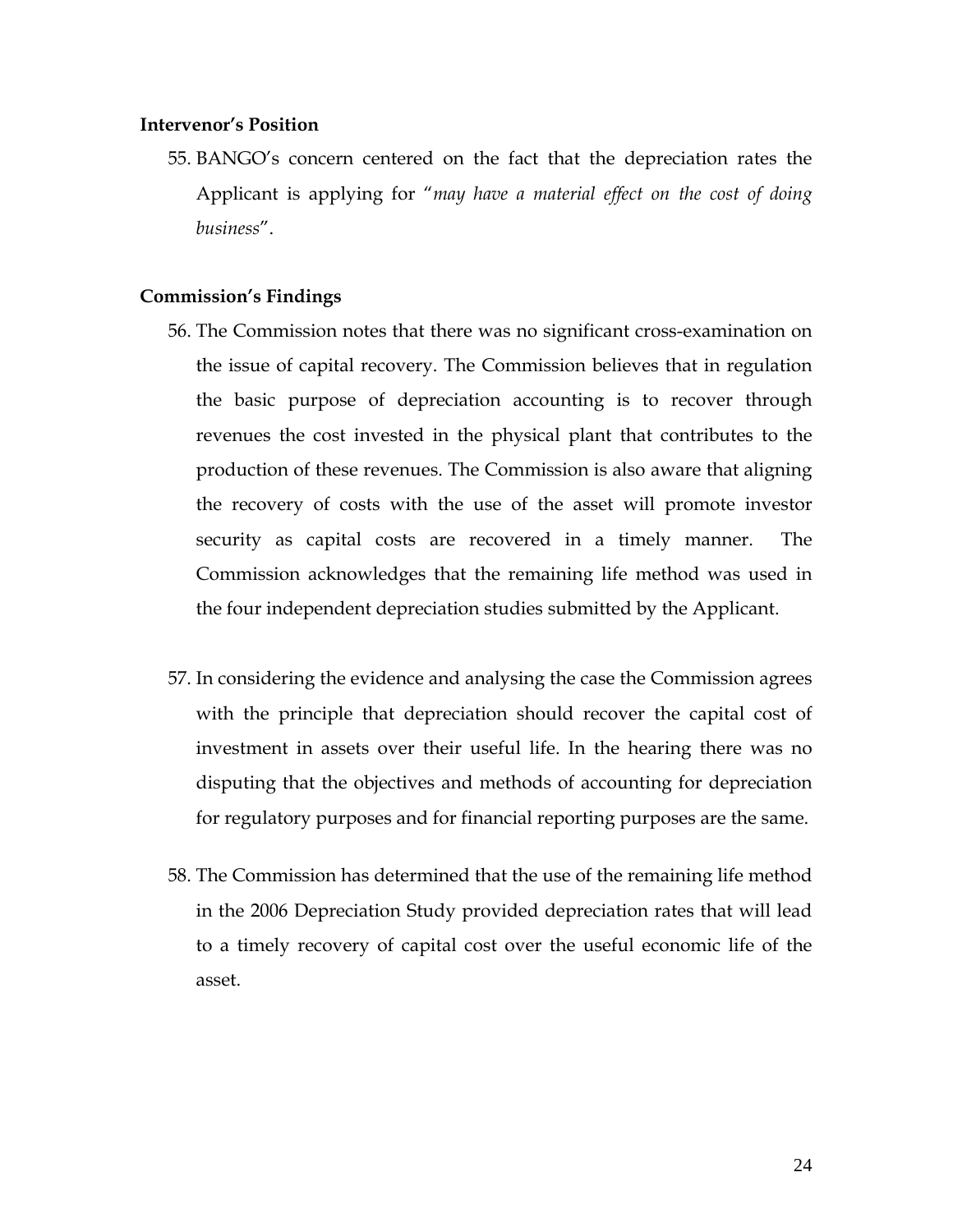### **3. Presentation of the 2006 Depreciation Study and confidence in the techniques used by the BL&P consultant to derive the new asset lives**

59. The Applicant presented Mr. Peter Huck of American Appraisal as their expert witness. However, during cross-examination of this witness, Mr Douglas Skeete, representative of BANGO spent some time questioning the witness on his credentials. In particular BANGO questioned whether the procedures and techniques employed by Mr. Huck were commonly utilised in the industry and their applicability to the Barbados environment.

#### **Commission's Findings**

- 60. The role of Mr. Peter Huck was of primary importance to the Applicant's application and the expert witness filed evidence by way of Affidavit with the Commission in support of the application.
- 61. The Commission accepts that the utilisation of an expert in proceedings is for the purpose of providing evidence on specific matters. The expert is also utilised to assist in the understanding of the case that is before the Commission for its determination. Furthermore, experts are entitled to not only relay the facts that are directly related to the case but are also entitled to give evidence on matters because of their qualifications and experience in their particular area of expertise. The role of the expert is also to provide independent evidence that will assist the Commission in making a determination in the matter. Furthermore, experts are required to act in an objective and impartial manner and to give independent professional advice.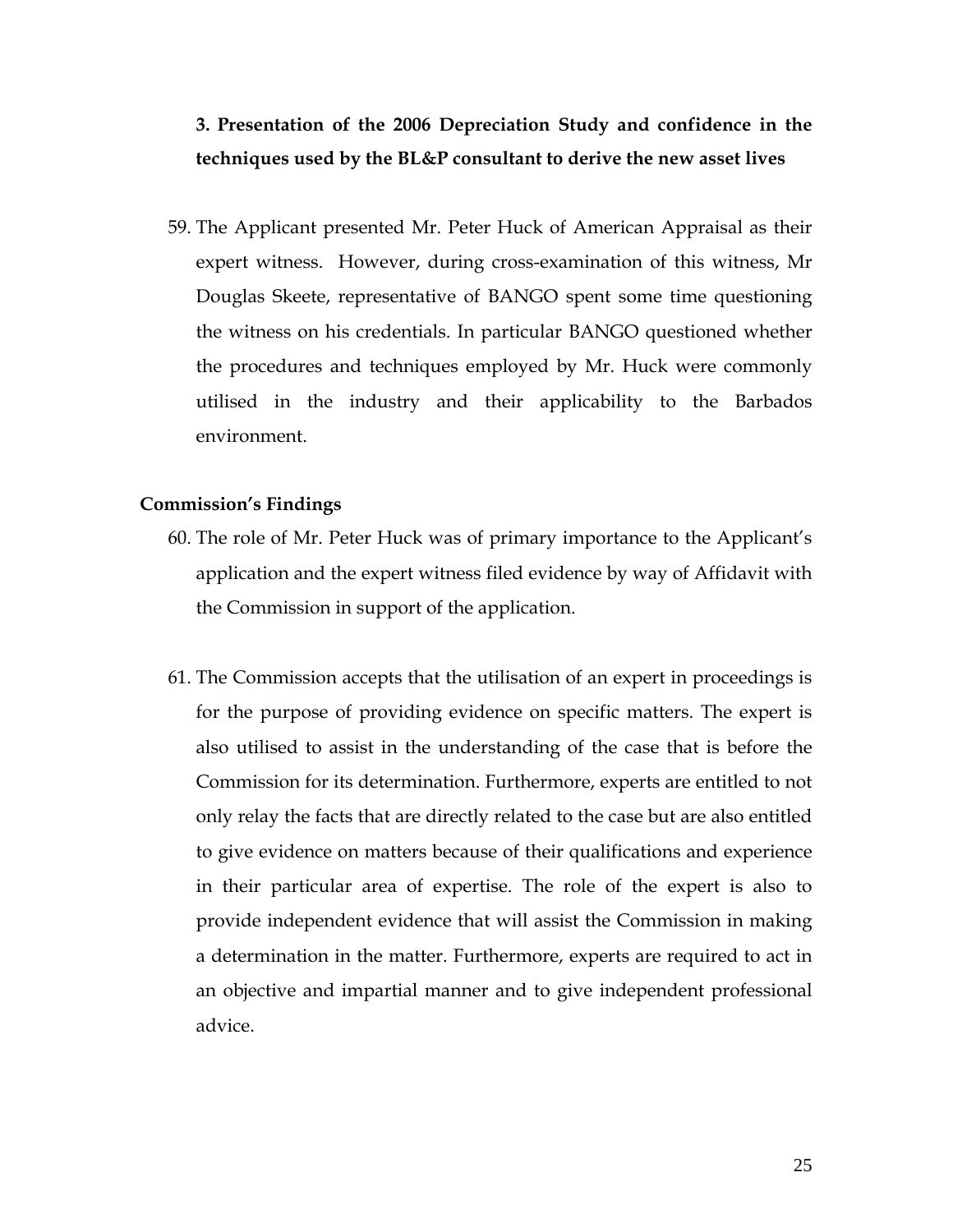- 62. In this hearing, Mr. Huck who appeared on behalf of the Applicant has a particular expertise in the area of electric and gas utilities practice and valuation. Mr. Huck also has expertise in depreciation rate studies of utility property and in fair market value appraisal of business and assets of electric and gas utilities.
- 63. In accordance with Rule 19, the Commission accepted Mr. Huck as an expert witness and is entitled to determine the weight that will be given to the witness's testimony. The qualifications and experience of the witness will be a factor in determining the weight to be given to that witness's testimony. The Commission will also look at the basis of the expert's opinions and the extent to which they are supported by the evidence, the consistency and logic of his evidence as well as the methods employed to arrive at his conclusions. This approach is generally taken by the courts in examining the role of an expert witness. In Langford VR (1974) 20 FLR 11 the Court examined the role of the expert witness called by the defense and said:

*"…. like any other expert witness (was) called to assist the court on technical matters, (but) the court is not entitled to accept an expert's opinion blindly nor does an expert opinion relieve the court from coming to its own conclusions based on all of the evidence, including the evidence of the expert witness. An expert gives evidence – he does not decide the issue. No one is infallible and no expert however specialised his knowledge would claim to be. The opinion of an expert is only as reliable as his reasons for reaching that opinion and the methods employed to establish his reasons. If the method employed consists of tests, the court must look at the nature of the tests and the qualifications and experience of the person administering them. If the tests themselves are inadequate or the qualifications and experience of the person interpreting the results are limited, this must affect the weight to be attached to the reasons based on those tests and to the opinion reached"*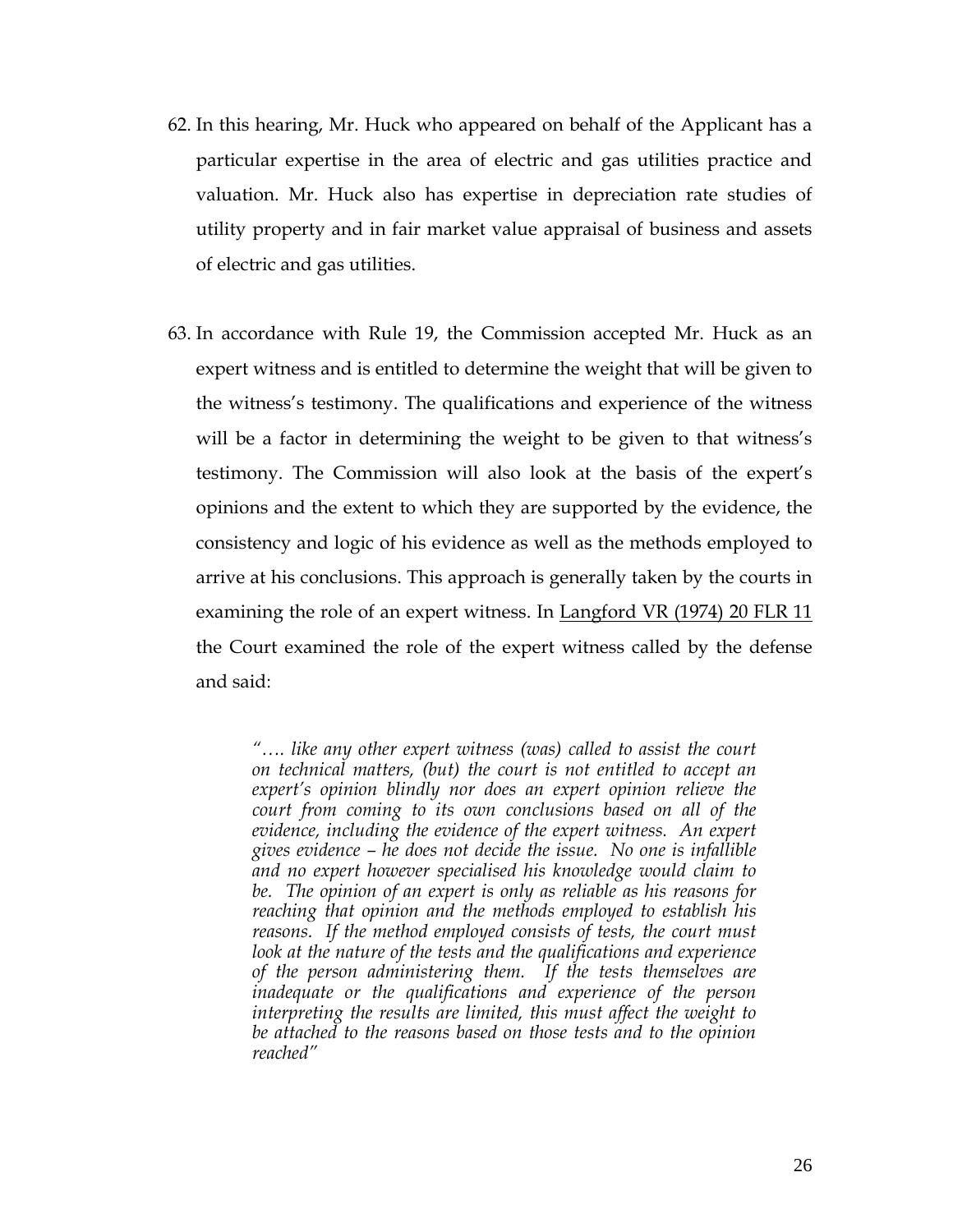- 64. The Commission is satisfied that the Applicant has provided enough evidence and background information on Mr. Huck which justifies him being presented as an expert witness at the Depreciation Hearing. The Commission also is satisfied that Mr. Huck is credible. When required he gave extensive explanations of the various mechanisms for determining depreciation and on how he arrived at various conclusions in the 2006 Depreciation Study.
- 65. The Commission is therefore satisfied with the information provided in the 2006 Depreciation Study.

#### **4. The stability of new depreciation rates**

- 66. The Applicant has since the 1983 PUB Decision, undertaken four depreciation studies between 1989 and 2006 which have shown that periodic changes in deprecation rates should be made and demonstrated that the remaining lives of the Applicant's assets have changed from the lives stated in the PUB Decision.
- 67. Mr. Best in his Affidavit noted that actual experience and best practices have demonstrated that it is "necessary, reasonable, fair and just to review and adjust depreciation rates". Mr. Huck also advised that periodic depreciation studies will be needed as changes in technology occur. This is further supported by Mr. King who explained and provided examples of the manner in which technical and economic conditions affect the actual retirement dates of the assets. Mr. Best further indicated that the proposed depreciation rates were more reflective of reality.

#### **Intervenors' Position**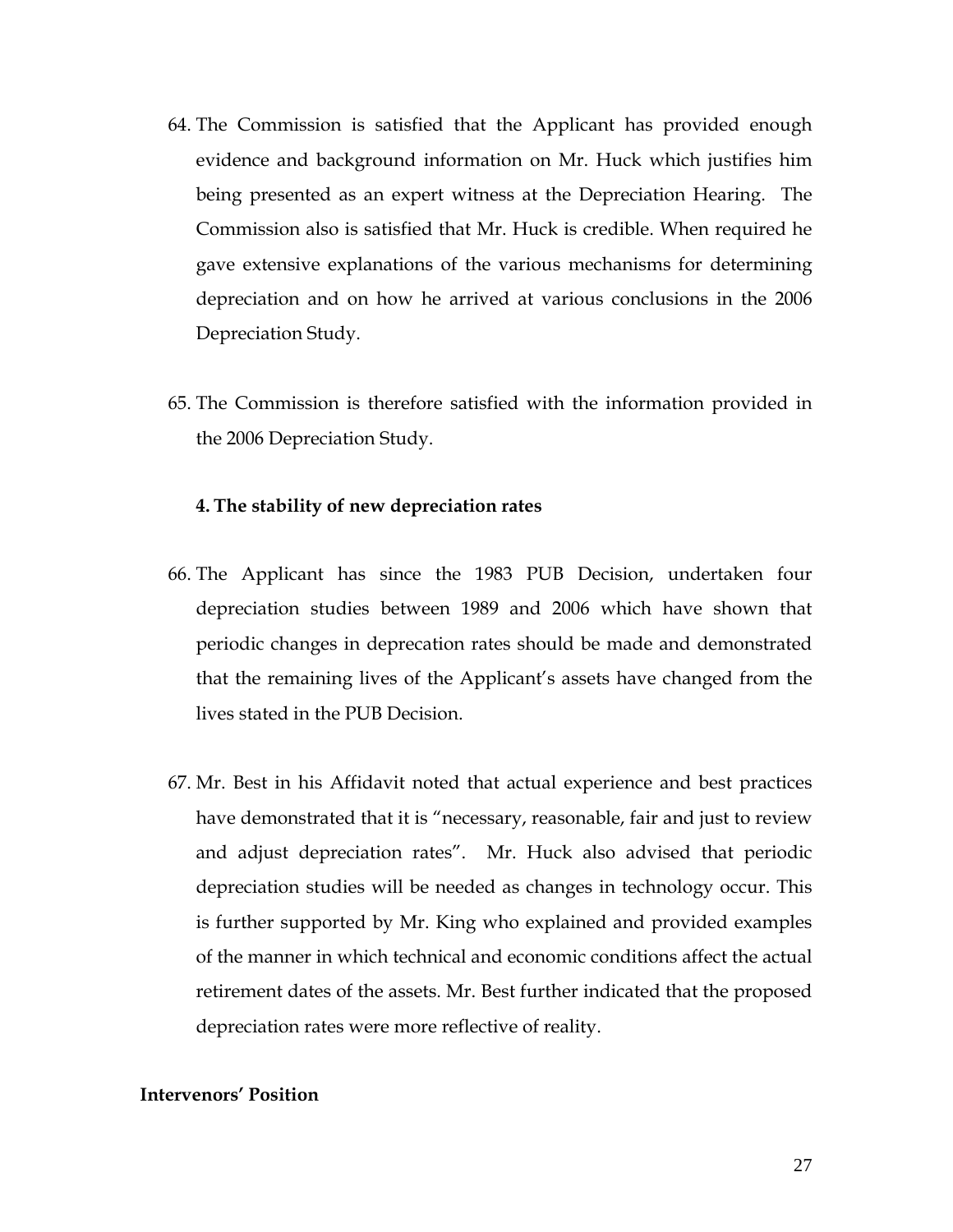- 68. Mr. King was challenged by BANGO's representative, Mr. Halsall, with regards to the Applicant's claim that with increased utilisation of newer electronic meters the asset category would have shorter service life in the future. However, Mr. King explained that the newer meters did not have serviceable parts and were "throw away items".
- 69. BANGO cross-examined Mr. Huck with regards to the frequency of depreciation studies.
- 70. BANGO also sought to ascertain if the presence of third party equipment on the poles contributed to a shorter life.

#### **Commission's Findings**

- 71. The Commission accepts that the evidence presented shows that depreciation rates are not permanent. Both the rates and the depreciation expense will fluctuate over time. One of the reasons for this is that they are determined at a point in time based on the installed plant and the data available. Over time, changes in plant or technology occur and there is also additional information on the use of assets. Another factor that has to be taken into account is the element of judgement and subjectivity in depreciation studies that are used to determine depreciation rates.
- 72. In determining the use of a depreciation method and rates, the Commission would wish to ensure that the depreciation expense computed for the test year is representative of the current and likely shortterm depreciation expense.
- 73. In cross examination of the Applicant, both the Commission and the Intervenors sought to get a sense of whether there was an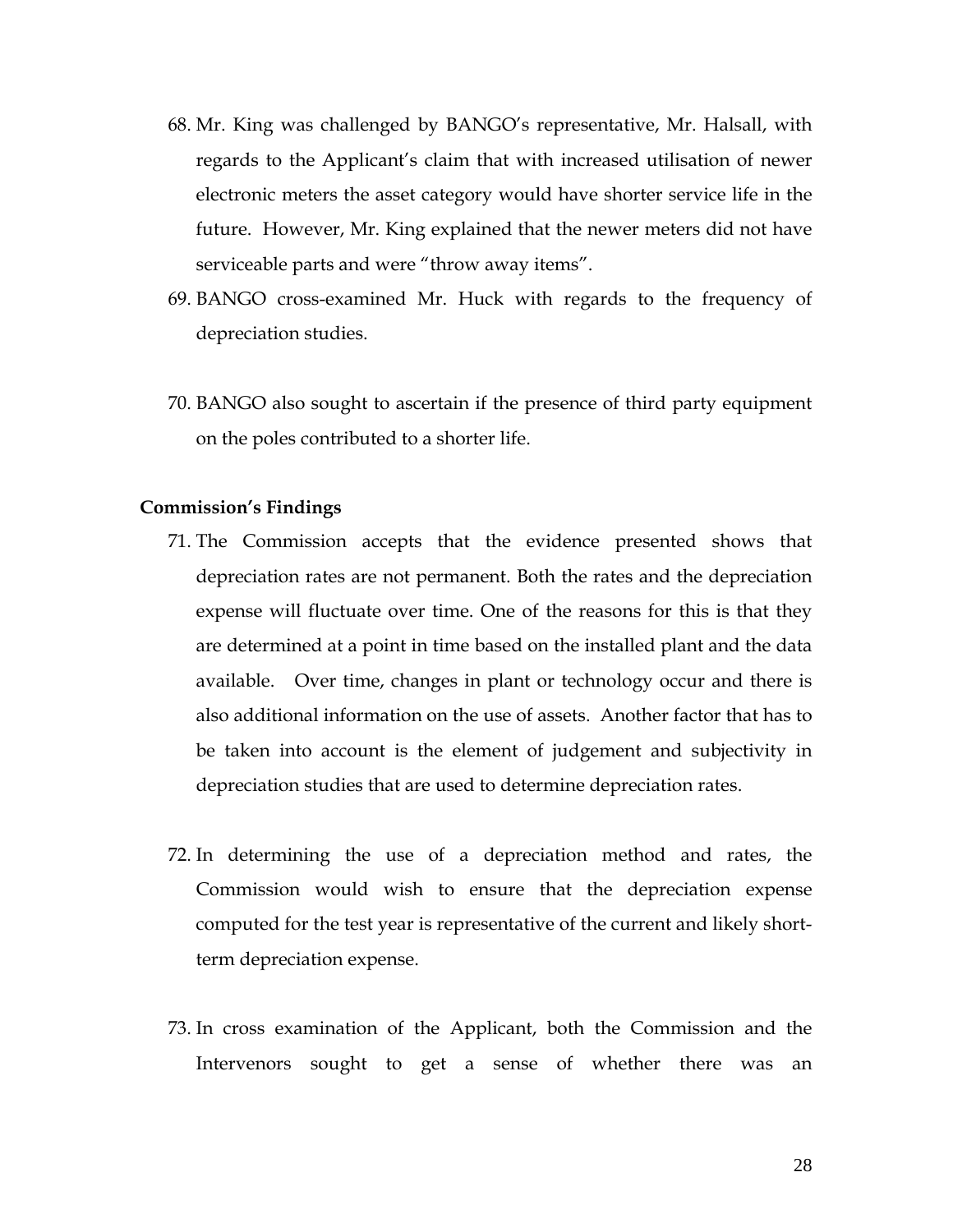acceptable/recommended timeframe for the updating of depreciation studies and adoption of new rates.

- 74. The responses show that while it is accepted and agreed that there should be periodic review and update of depreciation rates and policies, there is no specific generally applied timeframe. The studies instead are triggered by changes in assets, use, technology and investments.
- 75. The Commission believes that the Applicant is in the best position to make that choice. The Commission will therefore not determine the frequency at which the Applicant will do its Depreciation Studies but will however reserve the right to direct the Applicant to conduct one.

### **5. Treatment of difference in values of asset categories that result from the use of the depreciation rates based on depreciation studies since 1983 and applied in financial reporting instead of the depreciation rates set by the PUB**

76. Mr. Best asserted that at December 31, 2007 there were significant differences between the depreciable amount of individual categories of property, plant and equipment if one compares the result of using the rates set by the PUB with the rates used from the depreciation studies, as reflected in the accounting records and statutory financial statements of the Applicant. The net difference between the total accumulated depreciation charge for all asset categories using the PUB rates and the 2006 Depreciation Study rates is \$7.7 million.

#### **Intervenors' Position**

77. During the hearing there was minimal discussion on this issue.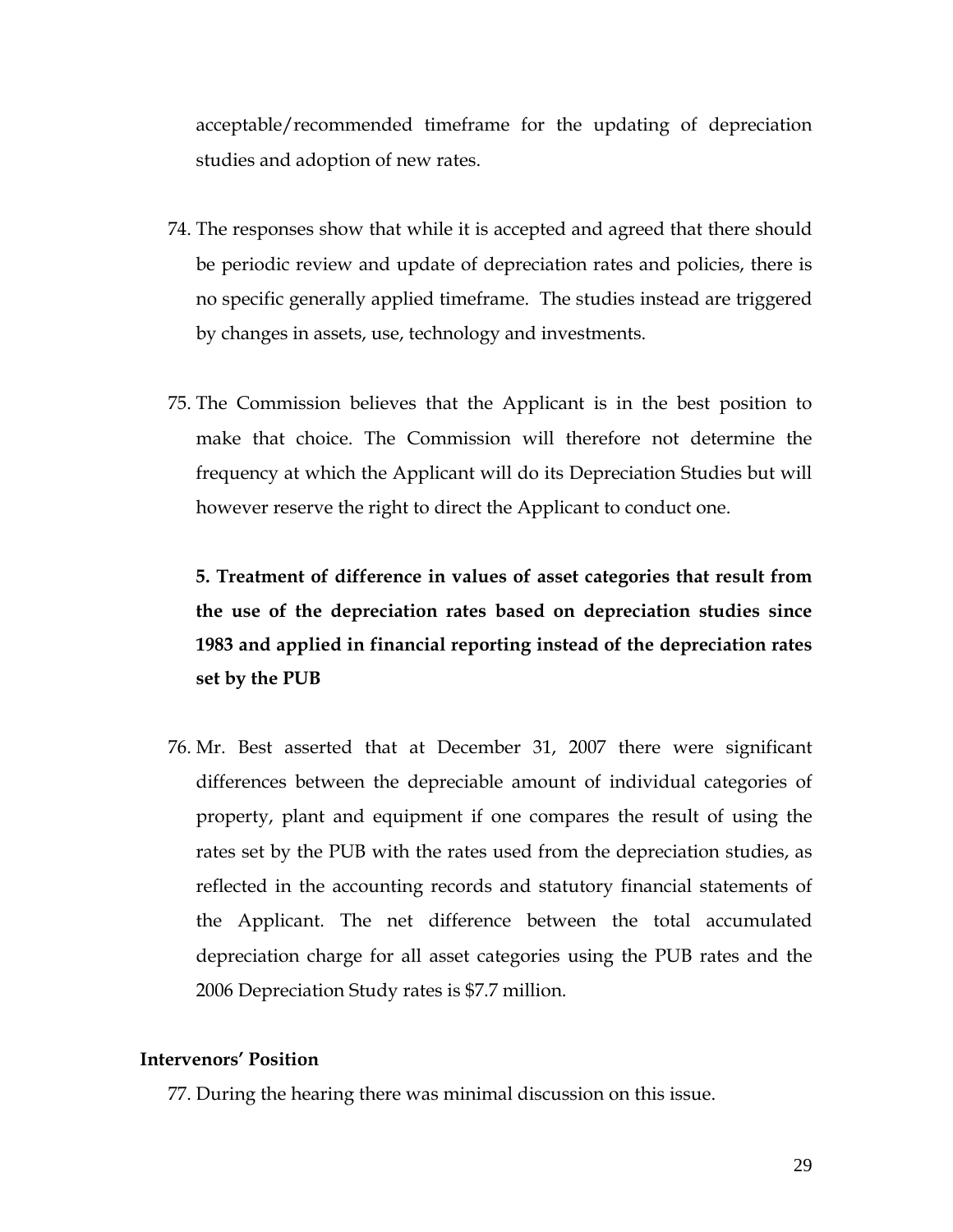#### **Commission's Findings**

- 78. The Commission notes that the PUB rates were set in 1983 and would not have been modified as a result of changing conditions. The computations done by the Applicant are as a result of changing conditions and consequent modification of depreciation rates. It should not be expected that the two methods would yield similar results in the respective categories.
- 79. The difference of \$7.7 million between the depreciable amounts computed for respective categories of assets at December 31, 2007 using the different depreciation methods is negligible when one considers that it represents less than 1% of total assets. Therefore, the capital balances are approved.

### **6. Reasons for convergence of depreciation rates for regulatory reporting with those used for financial reporting**

- 80. The Applicant is seeking regulatory approval of the capital balances, remaining lives and depreciation rates recommended in the 2006 Depreciation Study so that the policy and rates used by the Applicant for regulatory accounting are the same as the rates used for financial accounting purposes.
- 81. Mr. Best, the Applicant's primary witness on this issue, in his first Affidavit states that approval of the deprecation policy results in convergence of the depreciation policies used for regulatory and financial reporting purposes. He explained that the depreciation studies that were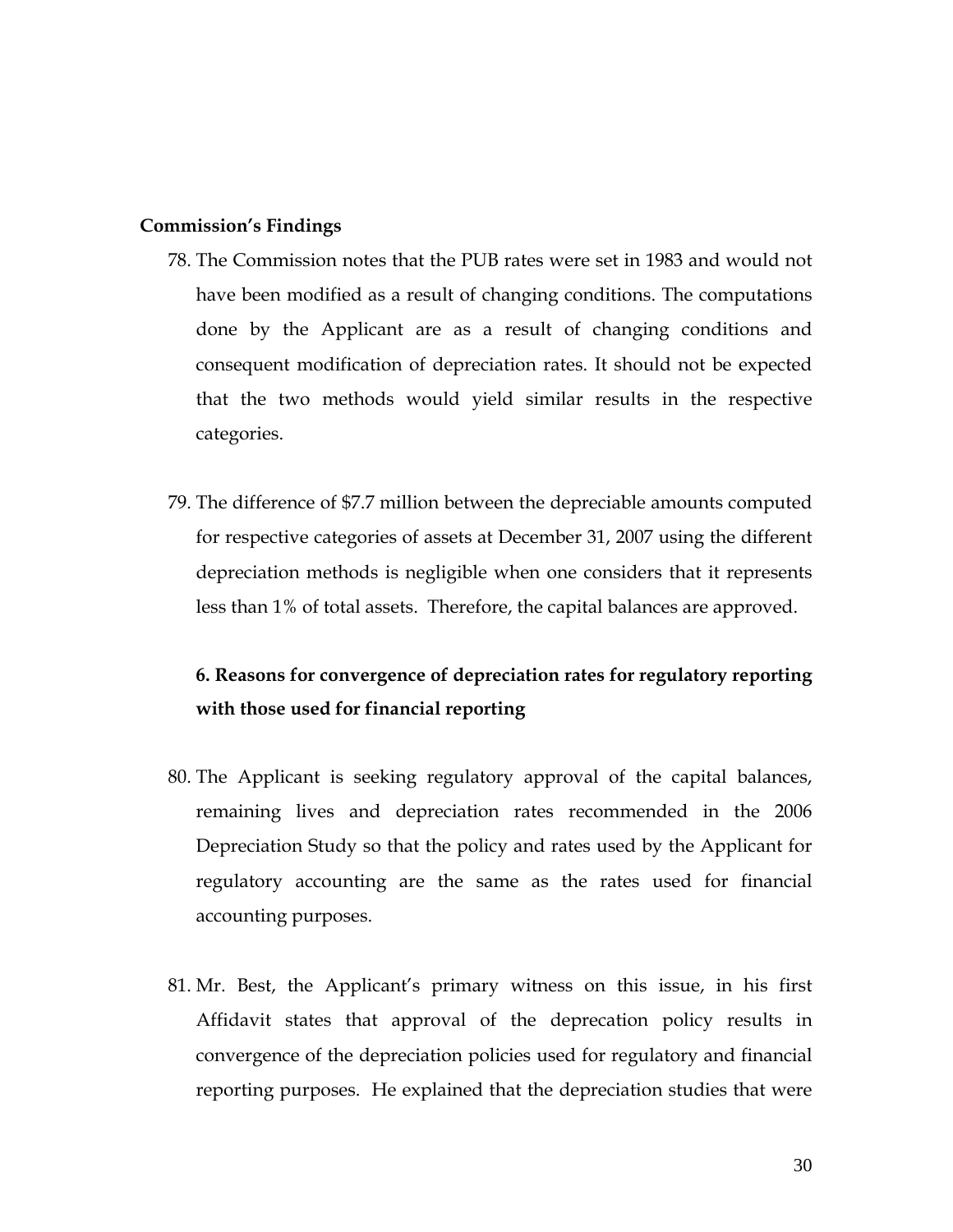undertaken have all "*demonstrated that the remaining lives of the Applicant's assets have changed from the lives stated in the PUB Decision".* 

82. Another reason put forth by the Applicant for convergence was that it would eliminate the need to keep separate records for regulatory and financial reporting of assets and asset lives.

#### **Intervenors' Position**

- 83. BANGO in its letter of intervention expressed concern that changing the depreciation policy will affect the rate base. Mr. Skeete in his supporting Affidavit states that if permission to converge the depreciation policies is allowed "the company might be permitted to revalue its assets". In response to this, Mr. Best in his second Affidavit explained that from 2006 the financial reports were based on historic cost and "*the Applicant does not intend, without the approval of the Commission to use revaluation of assets or the RCN2 for regulatory accounting purposes*".
- 84. Under cross-examination by Mr. Skeete, Mr. Best explained that the Applicant is not required and does not maintain separate regulatory accounting records but the Applicant maintains separate fixed asset records for regulatory and financial purposes. Both Intervenors sought clarification on why the Applicant needed to converge in view of the fact that the difference was not significant. The Applicant responded to this in evidence under cross examination and in responses to interrogatories emphasising that depreciation studies should be undertaken to reflect the reality of changes in the useful lives of a utility's assets and that

 $\overline{a}$ 

<sup>2</sup> **RCN –** Reproduction Cost New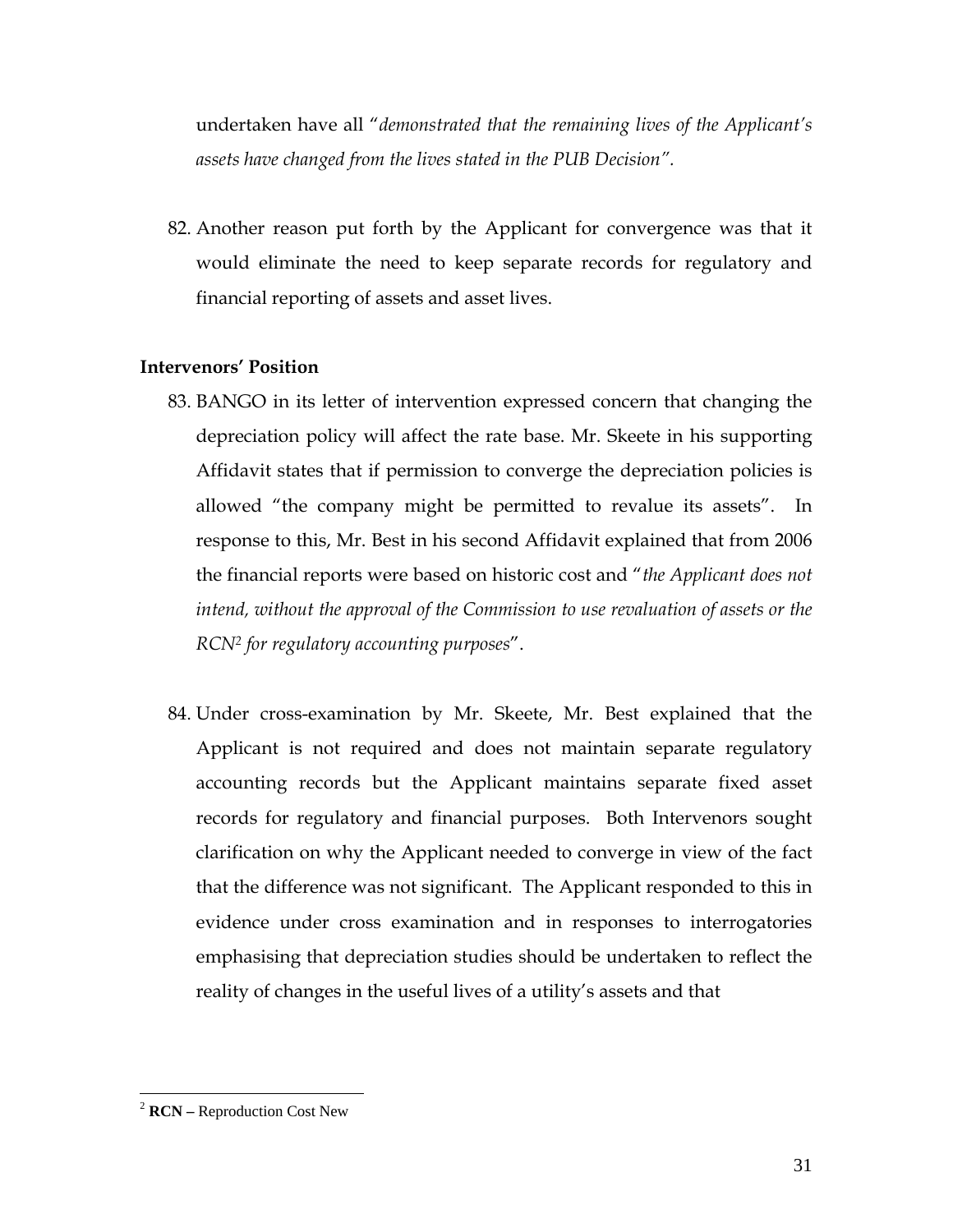*"It is desirable that the most appropriate rate be applied to each asset category."* 

85. Mr. Robertson contends that convergence would make the Commission irrelevant. He also claimed that convergence would raise the issue of the outstanding balance in Deferred Taxes.

#### **Commission's Findings**

- 86. The Commission acknowledges that depreciation rates and depreciation expenses are factors in calculating the rate base and the revenue requirement of the Applicant. It is therefore correct to say that the Commission's decision in this hearing will affect the rate base. As the Regulator the Commission's main objective with regards to determining an appropriate depreciation policy and associated depreciation rates is to align the recovery of invested capital with the asset's useful life. Charles F. Philips in his text, The Regulation of Public Utilities (1973), noted that "*by matching capital recovery with capital consumption a more accurate measure of current cost of operation is possible"*.
- 87. The useful life of the plant is determined by both historical experience and functional considerations such as facilities becoming obsolete or inadequate due to changes in customer demand or technology.
- 88. The Commission is of the view that the Applicant in its Application may have given the impression that it was seeking convergence in the broad sense rather than specific to the rates in the 2006 Depreciation Study. For example the original paragraph 10 of the Application filed on November 10 stated: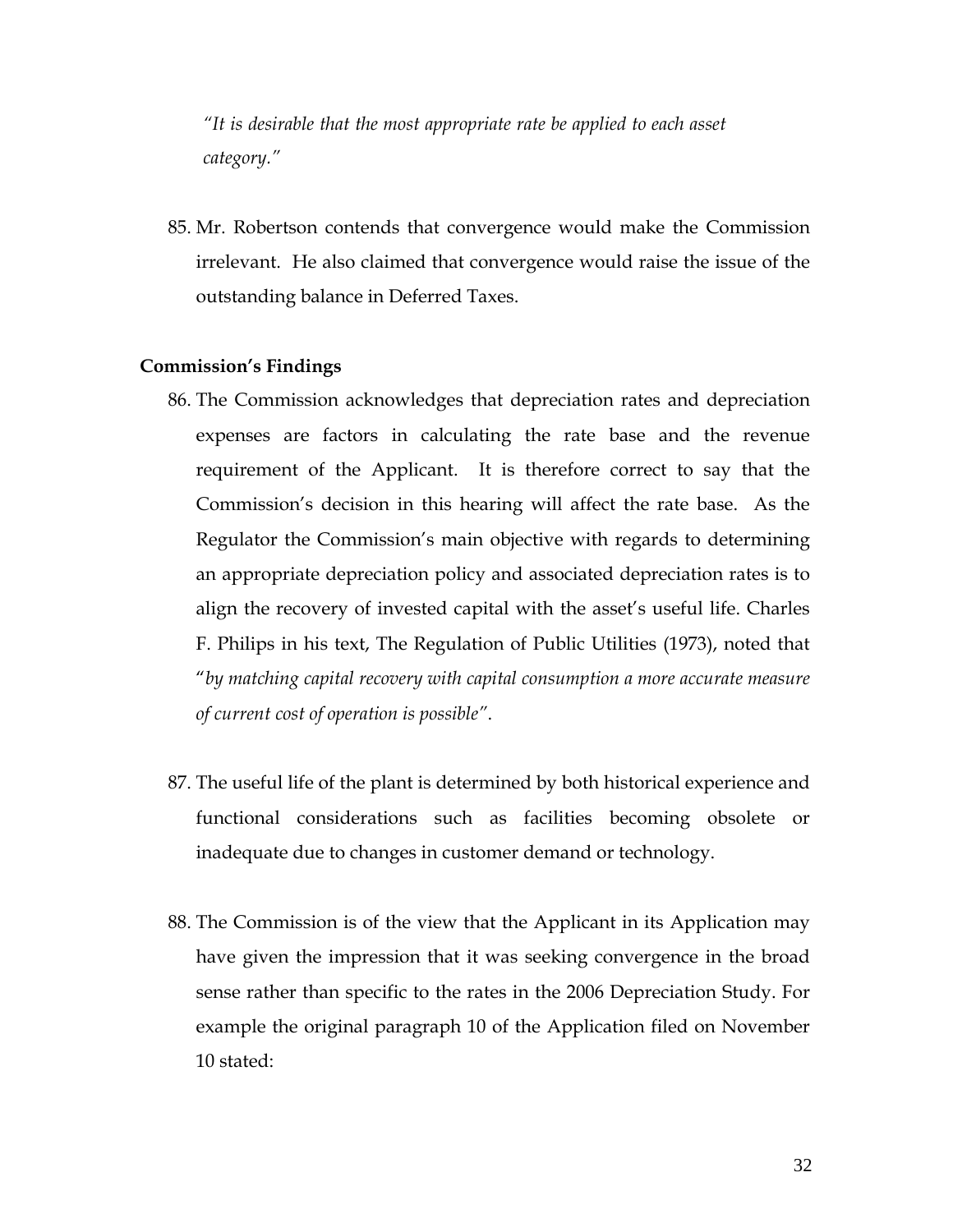*"(b) Accordingly, the Applicant hereby requests that the Fair Trading Commission adopt depreciation rates which the Applicant uses for financial reporting purposes …"* 

89. Additionally, Mr. Best's Affidavit in response to the Affidavit of Mr. Skeete stated:

*"… I really believe that convergence of the Applicant's method for regulatory and financial reporting would eliminate the need to keep separate records of assets and asset lives."* 

90. In regard to this the Commission notes that the Applicant in its closing statements stated that it "wishes to clarify that it is not seeking to converge depreciation rates for regulatory reporting with financial reporting. The Applicant is seeking approval from the Commission of the capital balances, remaining lives and depreciation rates as shown in the Spreadsheet so that the depreciation policies and rates used by the Applicant for regulatory purposes are the same as those rates used for financial accounting purposes."

#### **Commission's Findings**

91. In the Commission's view, the primary issue is not whether there should be convergence of rates but whether the depreciation rates used for the computation of the depreciation expense to be used in the test-year are likely to result in a depreciation expense which is fair and reasonable, based on available information. The Commission believes that based on the information provided, the use of the depreciation rates submitted in the Application is appropriate.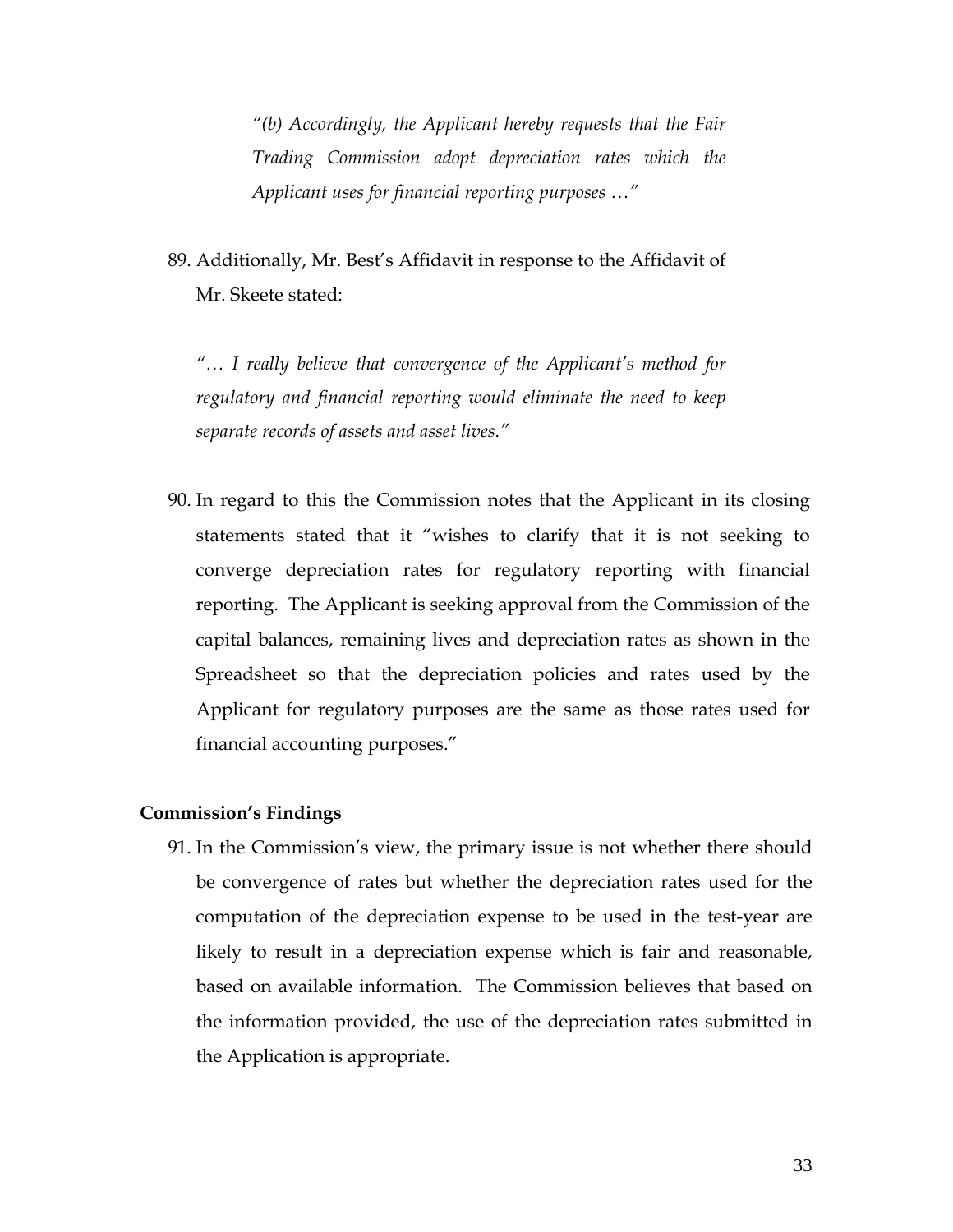- 92. The Commission is cognisant of its regulatory responsibility under the Utilities Regulation Act Section 3 (1) to, *inter alia*, establish the principles for arriving at the rates to be charged and to carry out periodic review of rates and principles for setting rates.
- 93. For the avoidance of doubt and in response to the Applicant's statements and the Intervenors' concerns arising with regard to this issue, the Commission advises that:
	- i. The approval of depreciation rates proposed by the Applicant does not remove the authority from the Commission to set rates.
	- ii. The capital balances and depreciation rates determined in this Hearing will be factors in the Applicant's calculation of revenue requirement in a rate review.
	- iii. At all times the Applicant will be required to apply to the Commission if it requires a change in depreciation rates for regulatory reporting.
	- iv. While the Applicant may at a later date choose to use different depreciation rates for its financial reporting the depreciation rates to be used for regulatory reporting will be as determined in this Decision unless there is Commission approval of the change.

### **ADDITIONAL ISSUES RAISED DURING THE DEPRECIATION HEARING**

#### **Reliability of the Applicant's Financial Information and Data**

94. During the Depreciation Hearing, the Applicant asked the Commission to consider the evidence of Mr. Hutson Best which dealt primarily with the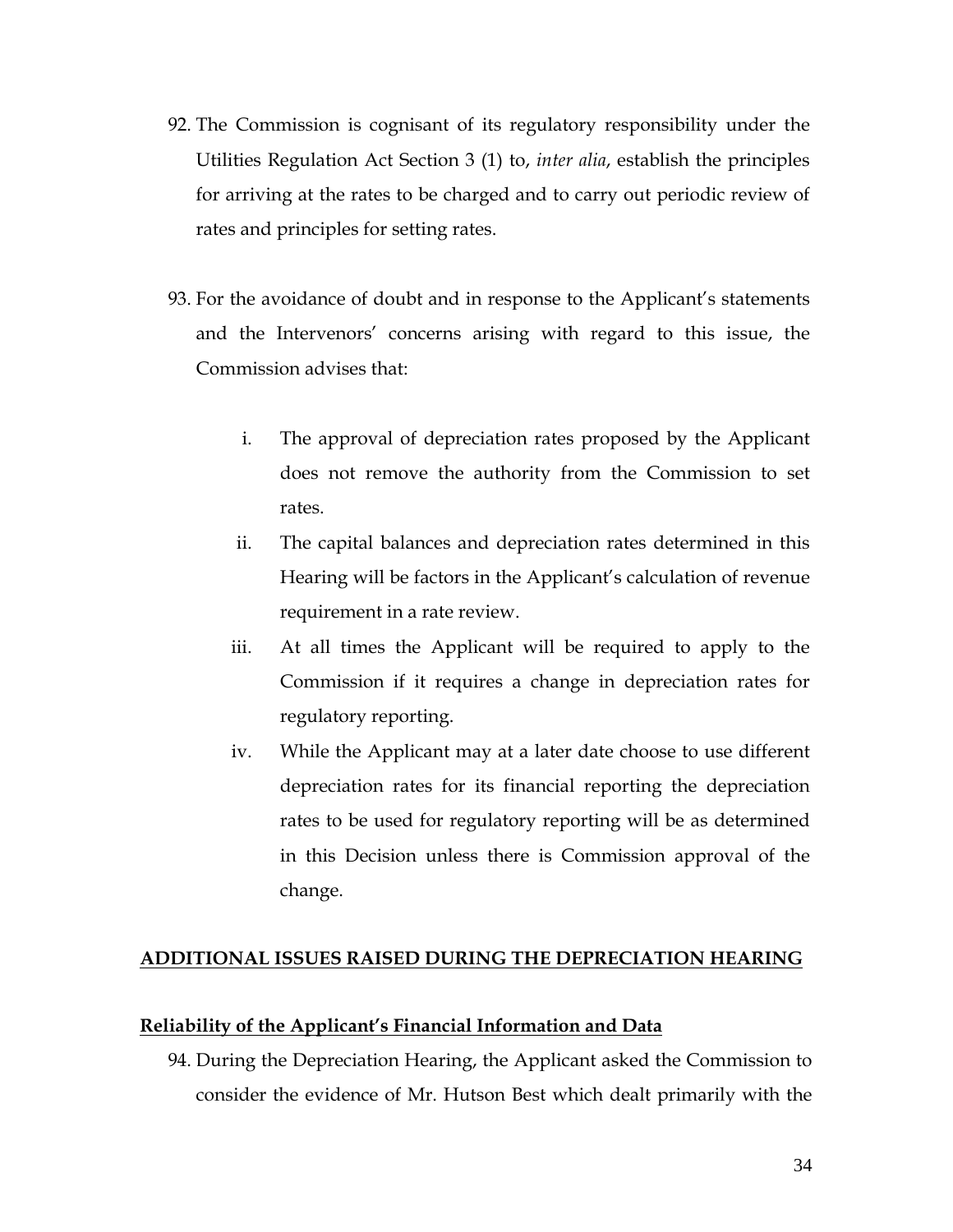data and the information used in the financial reporting. This information was made available to and was relied upon by Mr. Peter Huck for conducting the 2006 Depreciation Study.

95. In re-examination of its witnesses, the Applicant's Legal Counsel also sought to clarify that it had kept good records since 1965 and so the information being relied upon for the 2006 Depreciation Study did not have any deficiencies, was accurate and had been regularly audited.

#### **Intervenors' Position**

- 96. In cross-examination of the Applicant's witnesses, specifically Mr. Hutson Best and Mr. Peter Huck, BANGO had several questions relating to the basis of the information and apparent differences in the data found in the different studies.
- 97. BANGO also commented on the absence of regulatory financial reports from the Applicant.

#### **Commission's Findings**

98. Intervenors highlighted that in some instances the estimated average service life of some categories of assets had been amended in Mr. Huck's study without an explanation for such changes, as had been done in the previous 2002 Wotring study. However, there were very few instances where the average service lives computed by Mr. Huck differed significantly from those computed in the Wotring study. Further, in the response to the Request for Information from the Commission and BANGO, Mr. Huck on February 6, 2009 submitted schedules to show and explain Salvage Costs and reconciliation of the figures in the 2002 Wotring study with the 2006 Depreciation Study.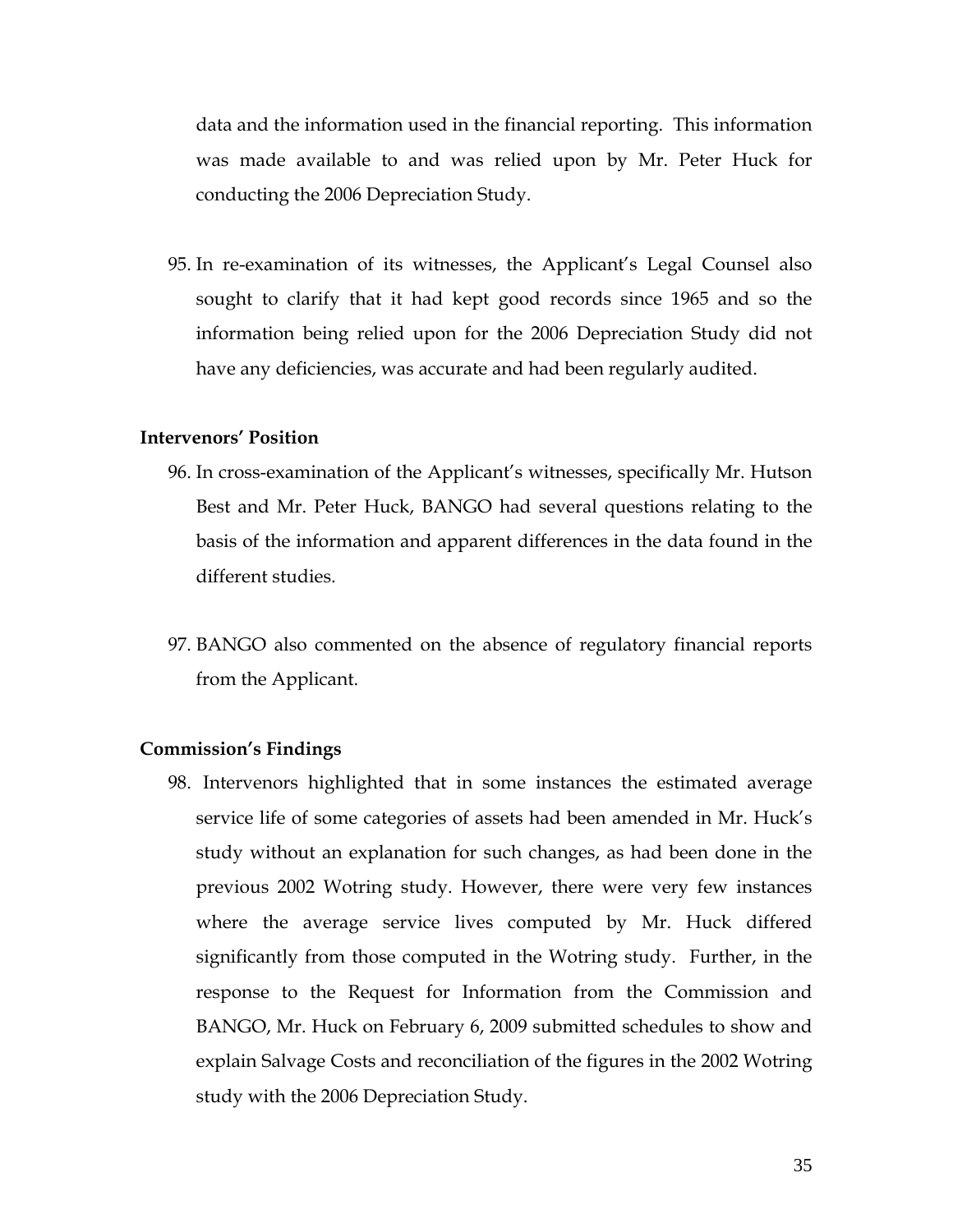- 99. The Commission on its own initiative undertook a regulatory audit of the Applicant in 2006. This regulatory audit was, among other things, to satisfy the Commission that the Applicant was operating in accordance with the 1983 Decision, to review the accounting policies and to get an understanding of the Applicant's current operation. The result of the audit has provided the Commission with a level of satisfaction of the reliability of the data maintained by the Applicant. In addition, the Applicant's statutory financial statements are audited yearly by an independent accounting firm further supporting the reliability of the Applicant's financial information.
- 100.The Commission believes that the 2006 Depreciation Study as presented is reasonable and comparable to other depreciation studies. It, for the most part, provided a sufficient degree of information on the issue of depreciation. However, during the hearing, the Commission recognised that it needed additional information in some cases as it related to some asset groups and the conclusions made. In these instances, it requested such. This is an ordinary practice in any regulatory proceedings. Where additional information is needed by a party or the regulator to clarify a point, they are not precluded from requesting it from the Applicant who has a duty to prove its case and support its Application.
- 101.The Commission will however require the Applicant to submit regulatory reports on an annual basis showing the regulatory financial results reflecting the depreciation rates that have been determined in this Decision. The content and format of these reports will be discussed and finalised with the Applicant.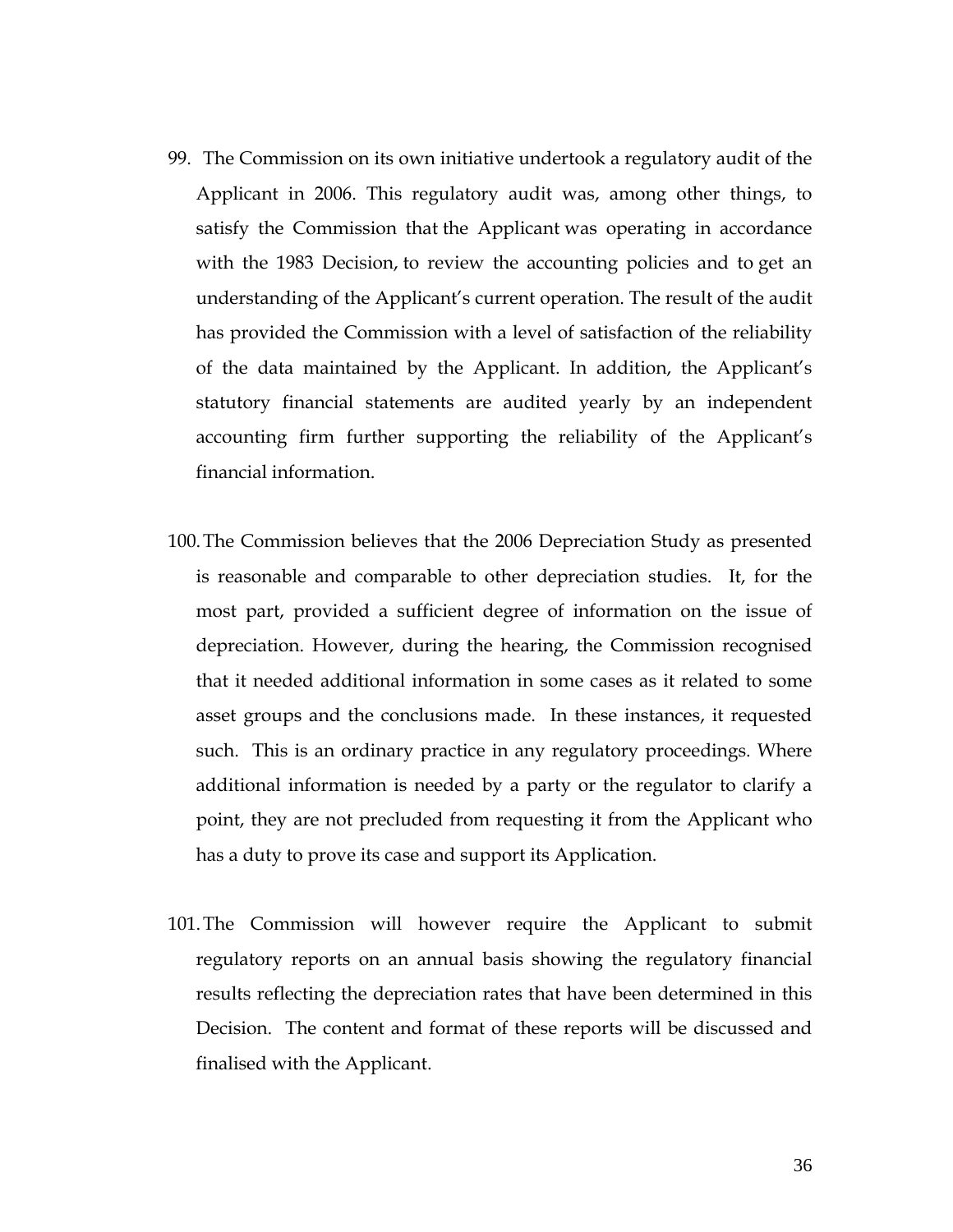#### **Deferred Tax**

102.Mr. Robertson raised the issue of deferred tax. The Commission is of the view that deferred tax is not material to the determination of the depreciation rates or policy. Deferred tax would more appropriately be addressed in a rate hearing.

#### **Intervenors' Involvement**

- 103.The Commission in making its decision considers that the Intervenors' contribution has assisted the Commission.
- 104.The Commission believes that for the most part the Intervenors tried to focus on the issues agreed prior to the hearing.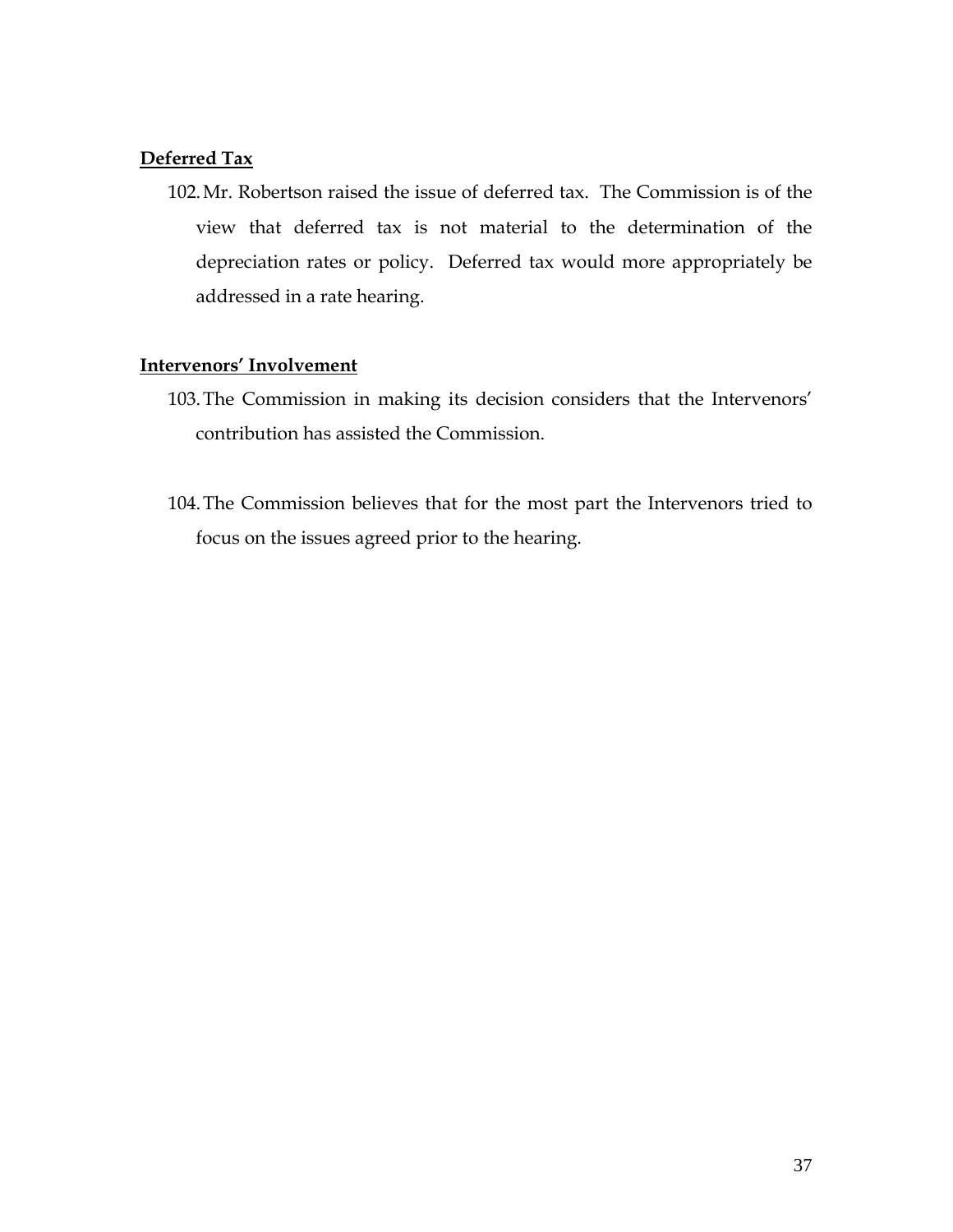#### **SCHEDULE 1**

 $\mathcal{L}$ 

#### The Barbados Light & Power Company Limited

The Barbados Eight & Power Company Limited<br>Spreadsheet based on Pages 1 and 2 of Exhibit A - American Appraisal - Depreciation Study

N.

AS OF DECEMBER 31, 2006<br>DEPRECIATION FACTORS AND RATES

|                                                |                             | А                                                                                           | в                                       | с              |                  |
|------------------------------------------------|-----------------------------|---------------------------------------------------------------------------------------------|-----------------------------------------|----------------|------------------|
| ACCOUNT ACCOUNT NAME                           | ORIGINAL<br>'HISTORIC' COST | <b>CAPITAL</b><br><b>BALANCES"</b><br>(ACCUMULATED<br><b>DEPRECIATION)</b><br>at 2006/12/31 | <b>AVERAGE</b><br><b>REMAINING LIFE</b> | RATE           |                  |
|                                                | \$                          | s                                                                                           | Years                                   | $\%$           |                  |
| <b>GENERATION PLANT</b>                        |                             |                                                                                             |                                         |                |                  |
|                                                |                             |                                                                                             |                                         |                |                  |
| <b>GARRISON</b>                                |                             |                                                                                             |                                         |                |                  |
| <b>GAS TURBINE GT02</b>                        | 21,320,842                  | 13,579,806                                                                                  | 8.5                                     | 4.51%          |                  |
| TOTAL GARRISON                                 | 21,320,842                  | 13,579,806                                                                                  |                                         |                |                  |
| <b>SPRING GARDEN</b>                           |                             |                                                                                             |                                         |                |                  |
| STEAM PLANT - Building                         | 2, 163, 517                 |                                                                                             |                                         |                |                  |
| STEAM PLANT - Equipment                        | 44,557,529                  | 2,163,517<br>43.049.952                                                                     | 4.50                                    | 2.78%          |                  |
| <b>FUEL TANK</b>                               | 1,349,749                   | 1,009,350                                                                                   | 4.50                                    | 3.53%          |                  |
| LOW SPEED DIESEL NO. 10 - 13 - Building        | 24,641,467                  | 18, 112. 755                                                                                | 28.50                                   | 1.41%          |                  |
| LOW SPEED DIESEL NO. 10 - 13 - Equipment       | 127,639,773                 | 93,648,613                                                                                  | 11.00                                   | 2.77%          |                  |
| LOW SPEED DIESEL NO. 14 - 15 - Building        | 22,600,000                  | 1,017,000                                                                                   | 11.00                                   | 2.69%          |                  |
| LOW SPEED DIESEL NO. 14 - 15 - Equipment       | 122,864,064                 | 8853681                                                                                     | 28.50                                   | 3.49%          |                  |
| 35 KVA EQUIPMENT                               | 33,005                      | 33,005                                                                                      | 28.50                                   | 3.36%          |                  |
| TOTAL SPRING GARDEN                            | 345,849,104                 | 167,887,873                                                                                 | 4.50                                    | 0.00%          |                  |
| <b>SEAWELL</b>                                 |                             |                                                                                             |                                         |                |                  |
| GAS TURBINE - Building                         | 2.243.207                   | 832,008                                                                                     |                                         |                |                  |
| <b>GAS TURBINE GT03</b>                        | 23.507.943                  | 11,384,717                                                                                  | 20.50                                   | 3.31%          |                  |
| <b>GAS TURBINE GT04</b>                        | 23,071,223                  | 8,052,636                                                                                   | 14.50                                   | 3.69%          |                  |
| <b>GAS TURBINE GT05</b>                        | 23,206,083                  | 5,480,359                                                                                   | 17.50                                   | 3.83%          |                  |
| <b>GAS TURBINE GT06</b>                        | 19,467,112                  |                                                                                             | 19.50                                   | 4.02%          |                  |
| <b>FUEL TANK</b>                               | 1,120,579                   | 4,131,251                                                                                   | 20.50                                   | 3.94%          |                  |
| TOTAL SEAWELL                                  | 92,616,147                  | 437,504<br>30,318,475                                                                       | 20.50                                   | 3.71%          |                  |
|                                                |                             |                                                                                             |                                         |                |                  |
| TOTAL GENERATION PLANT                         | 469,786,093                 | 211,786,164                                                                                 |                                         |                |                  |
| <b>TRANSMISSION &amp; DISTRIBUTION PLANT</b>   |                             |                                                                                             |                                         |                |                  |
| 361.0 SUBSTATION BUILDINGS                     | 11.648.875                  |                                                                                             |                                         |                |                  |
| 362.0 SUBSTATION EQUIPMENT                     | 68,729,528                  | 3,335,347                                                                                   | 28.50                                   | 2.86%          |                  |
| 364.0 POLES                                    | 66,691,618                  | 27,925,325                                                                                  | 19.65                                   | 3.28%          |                  |
| 365.0 OVERHEAD CONDUCTORS                      | 34,235,204                  | 32,911,483                                                                                  | 12.39                                   | 5.70%          |                  |
| 367.0 UNDERGROUND CABLES                       | 91,030,111                  | 14,718,119                                                                                  | 17.05                                   | 3.93%          |                  |
| 368.0 TRANSFORMERS                             | 40,259,795                  | 15,464,321                                                                                  | 26.92                                   | 3.08%          |                  |
| 369.0 SERVICES                                 | 23,660,436                  | 14,422,710<br>9.603.693                                                                     | 14.05                                   | 4.92%          |                  |
| 373.0 STREETLIGHTS                             | 9,997,577                   | 5,744,877                                                                                   | 12.31                                   | 5.23%          |                  |
| 370,0 METERS                                   | 10,745,160                  | 5,081,359                                                                                   | 8.28<br>11.68                           | 5.74%<br>4.94% |                  |
| TOTAL - TRANSMISSION AND DISTRIBUTION          |                             |                                                                                             |                                         |                |                  |
|                                                | 356,998.304                 | 129,207,234                                                                                 |                                         |                |                  |
| <b>GENERAL PLANT</b>                           |                             |                                                                                             |                                         |                |                  |
| 390.1 BUILDINGS - Haggatt Hall & Spring Garden | 5,485,072                   | 1,673.185                                                                                   | 30.96                                   | 2.41%          |                  |
| 390.2 BUILDINGS - Other (Garrison)             | 12,810,789                  | 3.321.232                                                                                   | 26.33                                   | 2.81%          |                  |
| 392.1 TRANSPORT - Heavy                        | 10,028,173                  | 6.513.012                                                                                   | 5.69                                    | 5.28%          |                  |
| 392.2 TRANSPORT - Light                        | 2,728,088                   | 1,508,122                                                                                   | 3.79                                    | 7.58%          |                  |
| 391.1 FURNITURE & EQUIPMENT                    | 6,819,325                   | 3,140,153                                                                                   | 7.48                                    | 7.21%          |                  |
| 391.2 COMPUTER EQUIPMENT                       | 3,135,076                   | 3,135,076                                                                                   | 2.56                                    | 16.67%         |                  |
| 391.3 COMPUTER SOFTWARE                        | 12,245,422                  | 12,245,422                                                                                  | 2.08                                    | 14.29%         | Note 1<br>Note 1 |
| TOTAL GENERAL PLANT                            | 63,261,946                  | 31,536,202                                                                                  |                                         |                |                  |

Reference page 10 of the Depreciation Rate Study carried out by American Appraisal for The Barbados Light & Power Company Limited.

 $H^2$ 

38